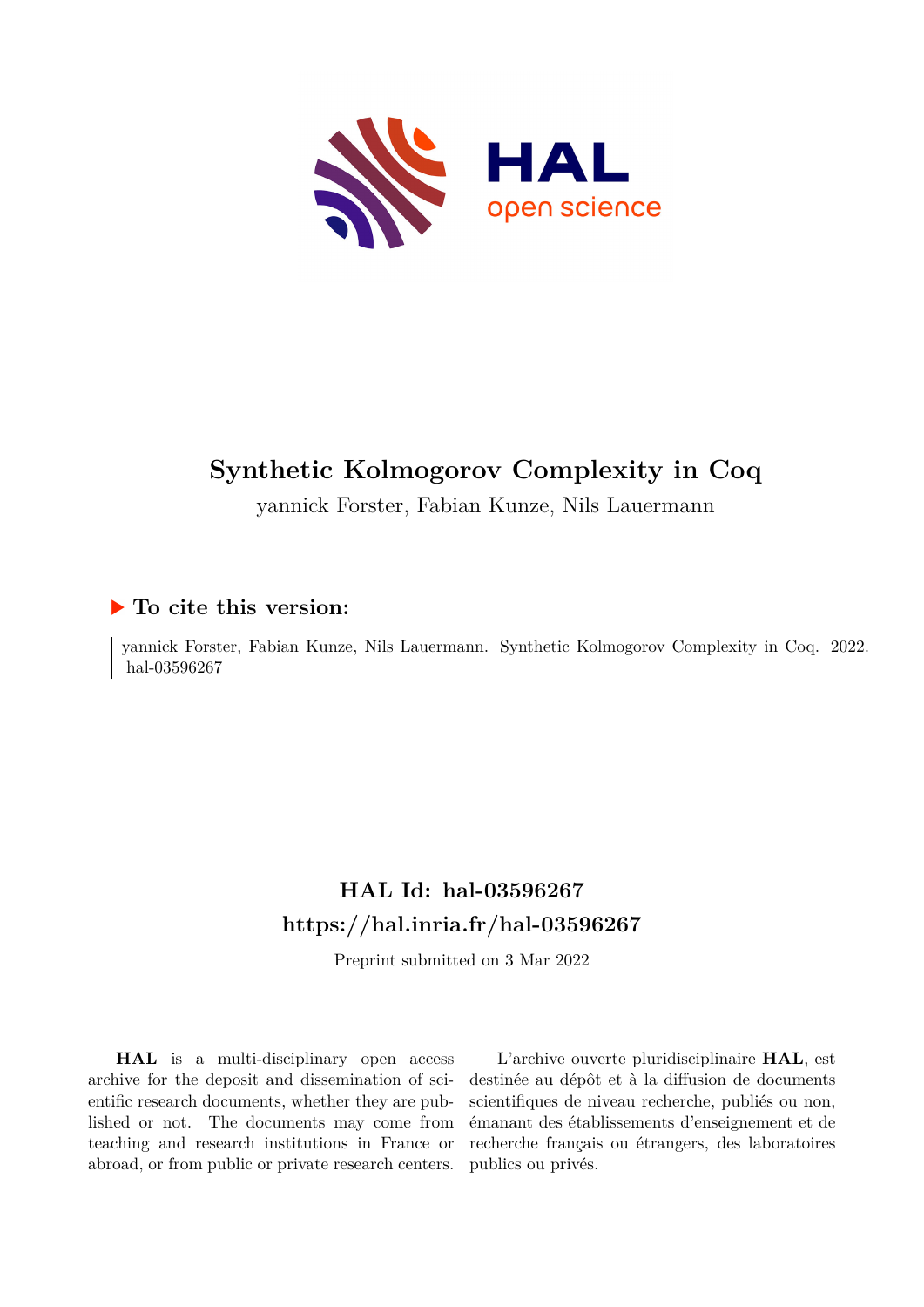## **Yannick Forster** ⊠<sup>■</sup>

Saarland University, Saarland Informatics Campus, Saarbrücken, Germany Inria, Gallinette Project-Team, Nantes, France

## **Fabian Kunze** ⊠

Saarland University, Saarland Informatics Campus, Saarbrücken, Germany

## Nils Lauermann  $\boxdot$

Saarland University, Saarland Informatics Campus, Saarbrücken, Germany University of Cambridge, Cambridge, United Kingdom

### **Abstract**

We present a generalised, constructive, and machine-checked approach to Kolmogorov complexity in the constructive type theory underlying the Coq proof assistant. By proving that nonrandom numbers form a simple predicate, we obtain elegant proofs of undecidability for random and nonrandom numbers and a proof of uncomputability of Kolmogorov complexity.

We use a general and abstract definition of Kolmogorov complexity and subsequently instantiate it to several definitions frequently found in the literature.

Whereas textbook treatments of Kolmogorov complexity usually rely heavily on classical logic and the axiom of choice, we put emphasis on the constructiveness of all our arguments, however without blurring their essence. We first give a high-level proof idea using classical logic, which can be formalised with Markov's principle via folklore techniques we subsequently explain. Lastly, we show a strategy how to eliminate Markov's principle from a certain class of computability proofs, rendering all our results fully constructive.

All our results are machine-checked by the Coq proof assistant, which is enabled by using a synthetic approach to computability: rather than formalising a model of computation, which is well-known to introduce a considerable overhead, we abstractly assume a universal function, allowing the proofs to focus on the mathematical essence.

**2012 ACM Subject Classification** Theory of computation → Constructive mathematics; Type theory

**Keywords and phrases** Kolmogorov complexity, computability theory, random numbers, constructive matemathics, synthetic computability theory, constructive type theory, Coq

**Supplementary Material** [github.com/uds-psl/coq-synthetic-computability/tree/kolmogorov](https://github.com/uds-psl/coq-synthetic-computability/tree/kolmogorov)

**Funding** *Yannick Forster*: received funding from the European Union's Horizon 2020 research and innovation programme under the Marie Skłodowska-Curie grant agreement No. 101024493.

# **1 Introduction**

Kolmogorov complexity<sup>1</sup> as a subject of computability and information theory is usually presented in the abstract rather than using spelled-out definitions (e.g. [42, 30]). This is no oversight: Kolmogorov complexity is a general concept, invariant in the concrete definition as long as some structural properties are fulfilled. The Kolmogorov complexity of a number *x* is the length of the shortest bitstring  $s$  s.t. decoding  $s$  terminates with  $x$ , based on a certain decoding function called *description mode* (which can and will be left abstract at first).

In terms of (the abstraction away from) details, presentations of Kolmogorov complexity are well in line with presentation of other areas of computability theory, which are also usually given conceptually rather than with spelled out definitions. This is due to extensive use of the Church-Turing thesis, stating that every intuitively computable function is in fact computable

 $1$  The origins of the complexity notion are complicated, see Li and Vitányi's book for an overview [30, §1.13]. It is often also called Solomonoff-Kolmogorov-Chaitin complexity, crediting the influential work by Ray Solmonoff [44, 45, 46], Andrej Kolmogorov [24, 25], and Gregory Chaitin [6]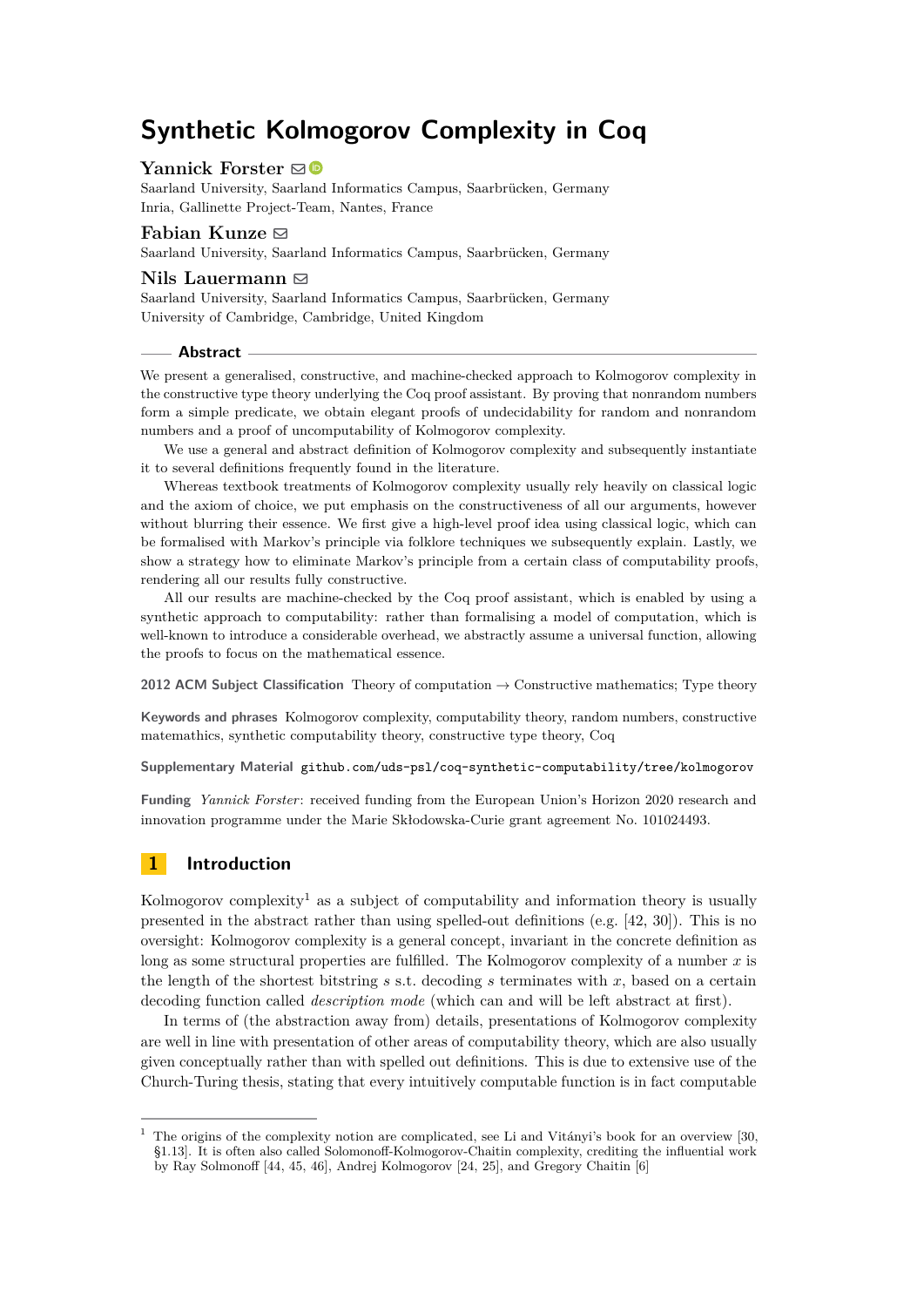in a fixed (and thus any) Turing-complete model of computation. Thus, presentations of computability theory can abstract away from the chosen model, and definitions could be but are not spelled out using many different models like the *λ*-calculus, Turing machines,  $\mu$ -recursive functions, counter machines, or more elaborate models like while-based simplytyped programming languages.

Presentations of Kolmogorov complexity take generality one step further: Not only could they be instantiated to various models of computation, even the concrete definition of a description mode can be left abstract and instantiated to multiple possible definitions per model of computation.

Recently, one such particular definition for the model of the full *λ*-calculus was given by Catt and Norrish [5] in HOL4. They prove various inequalities w.r.t. Kolmogorov complexity and that Kolmogorov complexity is not a computable function. Even the formal definition of Kolmogorov complexity in their setting is non-trivial and requires both classical logic (i.e. a variant of the law of excluded middle) and a Hilbert-style choice operator (often called epsilon or THE in HOL4). Subsequently, various constructions on the *λ*-calculus become relevant, which they acknowledge to be tedious.

This tedium is well-known amongst different machine-checked proofs in computability theory: Results like Rice's theorem [39] or the existence of universal machines are feasible to machine-check, but more involved results like the Myhill isomorphism theorem [32] (oneone equivalence gives rise to a recursive isomorphism), the existence of Post's simple and hypersimple sets [37] (there are enumerable, undecidable many-one/truth-table degrees different from the halting problem), the Kleene-Post theorem [22] (stating that there are incomparable Turing degrees), solutions to Post's problem [31, 18] (there is an enumerable, undecidable Turing degree different from the halting problem) or Post's theorem [38] (relating Turing jumps and the arithmetical hierarchy<sup>2</sup>) are out of reach for direct translations of the textbook setting based on models of computation to proof assistants: Dealing with concrete programs in low-level models of computations outweighs the (also involved) mathematical arguments underlying the proofs to a level that mechanisation becomes infeasible.

To circumvent the tedium of models of computation for machine-checked proofs, *synthetic* approaches have proved successful: Synthetic undecidability has allowed machine-checked undecidability proofs for various landmark results [15, 28, 21, 8, 9], based on the observation that a problem is undecidable if an assumed Coq-function deciding the problem could be used to construct e.g. a decider of the Turing machine halting problem. For abstract results in computability, Forster [13] presents an axiomatic setting allowing to prove Rice's theorem. Forster, Smolka, and Jahn [14] work in this setting, prove the Myhill isomorphism theorem and construct simple and hypersimple sets, allowing to prove that one-one, many-one, and truth-table reducibility all differ.

In this setting, based on the axiom *Synthetic Church's Thesis*, one assumes a function  $\phi: \mathbb{N} \to \mathbb{N}$ . where a call  $\phi_{c}$ *x* morally represents the *c*-th program in a fixed model of computation evaluated on input x, but the definition of  $\phi$  is not explicitly given, and a *universality property* of  $\phi$  w.r.t. all functions of type  $\mathbb{N} \to \mathbb{N}$ , i.e. that  $\forall f: \mathbb{N} \to \mathbb{N}$ . $\exists c. \forall x. \phi_c x \equiv$ *fx*, and an  $S_n^m$  operator for  $\phi$  like in the  $S_n^m$  theorem.

The observation that computability theory can be developed in such a setting goes back to Richman and Bridges [40, 3], who develop synthetic computable analysis in Bishop-style constructive logic, and has also been employed by Bauer [1, 2] in the internal logic of the effective topos. In contrast to the work of Richman, Bridges, and Bauer, developing

<sup>2</sup> The given reference is usually used for Post's theorem, but just constitutes a short abstract containing neither the theorem or a proof. Standard textbook references give modern proofs [41, 34].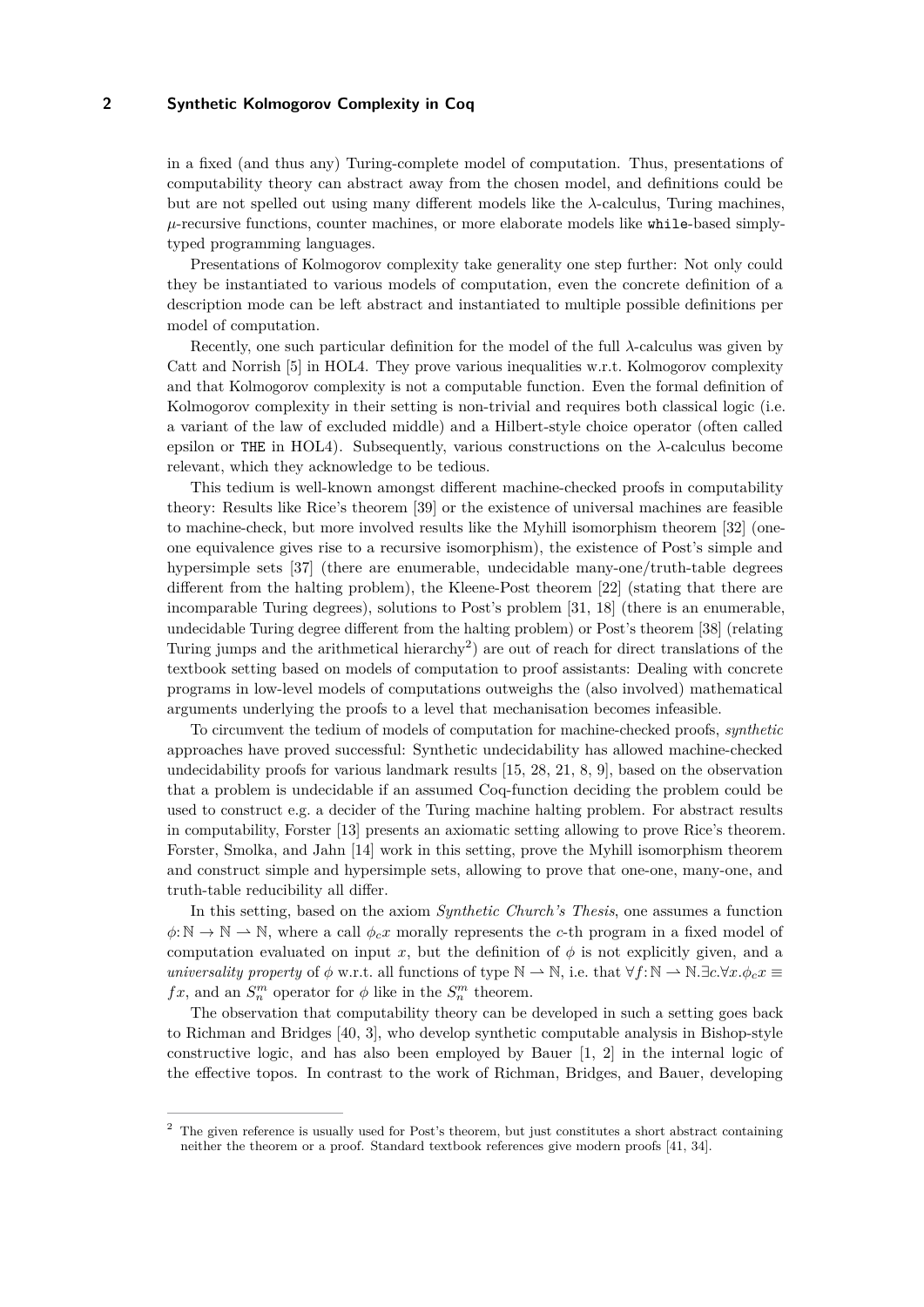synthetic computability in the constructive type theory underlying the Coq proof assistant is compatible with classical logic, i.e. the law of excluded middle can be assumed alongside Synthetic Church's Thesis without immediately introducing an inconsistency.

Synthetic computability in the Calculus of Inductive Constructions (CIC [7, 35, 36]), the constructive type theory underlying the Coq proof assistant [47], is based on two facts: First, that all functions definable in CIC can be shown computable (thus allowing the consistent assumption of a universal function, implementable as the universal  $\mu$ -recursive function). Secondly, that CIC has a strict separation between (computable) function spaces such as  $\mathbb{N} \to \mathbb{N}$  or  $\mathbb{N} \to \mathbb{N}$  and logic, carried in the impredicative universe of propositions  $\mathbb{P}$ . Thus, assuming the law of excluded middle (LEM) does not leak into the function space and does not allow the definition of an uncomputable function. In this setting, one has the choice between thee equivalent axioms to develop results: SCT, based on total functions  $\mathbb{N} \to \mathbb{N} \to \mathbb{N}$ , EPF, based on partial functions  $\mathbb{N} \to \mathbb{N} \to \mathbb{N}$ , and EA, based on parametrically enumerable predicates  $\mathbb{N} \to \mathbb{N} \to \mathbb{P}$ . Forster, Jahn, and Smolka [14] use **EA** to construct Post's simple predicate.

Coming back to Kolmogorov complexity, the non-computability of Kolmogorov complexity can also be proved by showing that nonrandom numbers (numbers which can be efficiently described, i.e. which are longer than their Kolmogorov complexity) form a simple predicate. We give a machine-checked proof of this result using the definition of simple predicates by Forster, Jahn, and Smolka [14] based on the axiom EPF [13], which seems most natural for Kolmogorov complexity due to the frequent use of partial functions.

We structure the paper to be instructive for similar future endeavours: First, we give the high-level proof idea in Section 2, without formal definitions, and without bothering about the use of classical logic. Then, we introduce the relevant aspects of CIC in Section 3: Total and partial functions (treated as computable functions), partial relations (which are not necessarily computable), total relations (also not provably computable, but where a constructive totality proof is possible if and only if the relation is computable), and classically total relations (which can be proved total using classical logic and are not necessarily computable).

We recap the formalities of synthetic computability in CIC in Section 4 and discuss provable versions of choice principles in Section 5. We then observe that Kolmogorov complexity has to be formalised as a partial, classically total relation and introduce the notion formally in Section 6. In Section 7 we introduce nonrandom and random numbers, suitably formalised to allow a constructive enumerability proof, and show that the nonrandom numbers form a simple predicate. For infinity of random numbers, we rely on the definition by Forster, Jahn, Smolka [14] and explain how to insert double negations in the formalised statements of the intuitive proofs to get rid of uses of the law of excluded middle. To show that nonrandom numbers are immune (a necessary condition to show nonrandom numbers simple) we rely on Markov's principle (MP), which simplifies the proof.

We then discuss the role of MP in Section 8 and show a general technique how the specific way how MP is used in the proof, which also occurs in other proofs, can be eliminated to obtain a fully constructive proof that nonrandom numbers form a simple predicate.

In Section 9 we then instantiate our general definition of Kolmogorov complexity to the definition used by Catt and Norrish (while still staying in the synthetic setting). We also instantiate to a definition similar to the definition used in Odifreddi's book [34] in Section 10.

We claim that we obtain elegant proofs of all results, and that our proofs do not lose elegance either due to formalising, due to mechanising them in a proof assistant, or due to presenting them in constructive logic. The machine-checked development<sup>3</sup> is accessible to any Coq user and no knowledge of tedious details regarding models of computation is necessary.

<sup>&</sup>lt;sup>3</sup> The development is hyperlinked with the present paper, always indicated by a clickable  $\blacktriangleright$ -symbol.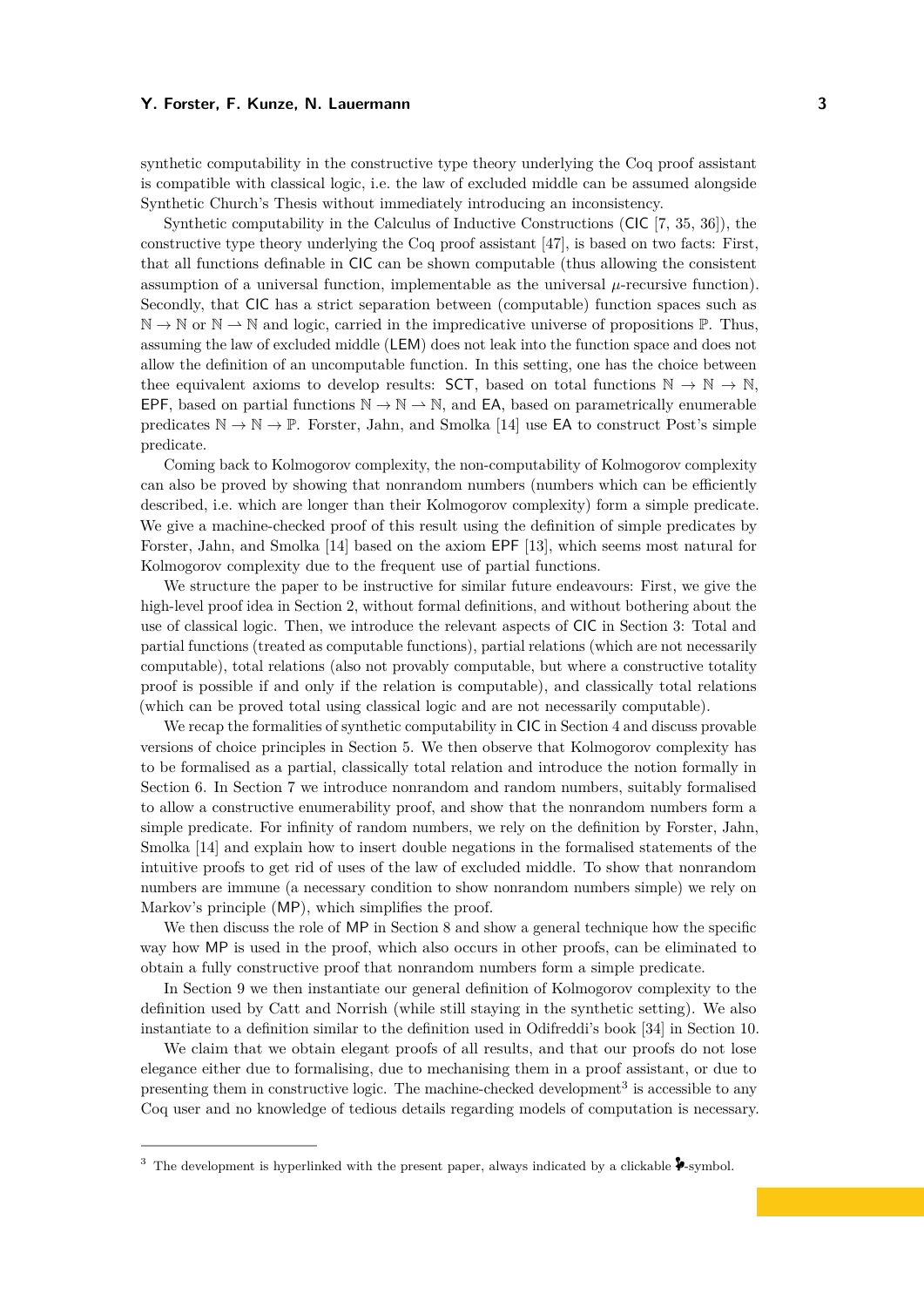## **2 Intuition: Nonrandom numbers form a simple predicate**

The Kolmogorov complexity  $\mathcal{C}(x)$  of a number x is the size of its shortest description. We call a partial function  $\delta : \mathbb{N} \to \mathbb{N}$  a *description mode*. We call *y* a description of *x* if  $\delta y \triangleright x$ .

The size of descriptions is the length of its interpretation as bitstring. We write |*n*| for the length of the bitstring representing *n*. We will assume that the interpretation as bitstring works such that the size of *n* is at most as long as the logarithm (by 2) of *n* plus 1.

As a consequence, we obtain the following:

 $\blacktriangleright$  **Fact 1.** For all *d*, there is *n* with  $n > |n| + d$ .

▶ **Fact 2.** *There are exactly*  $2^k$  *descriptions with size k and*,  $2^k - 1$  *descriptions with size less than k.*

**Proof.** The first follows since there are exactly  $2^k$  bitstrings of length  $k$ . The second is by usual arithmetical arguments.

We only assume one property of  $\delta$ , namely that it is optimal up to a constant. I.e. for every computable function  $\delta'$  there is a constant  $d$  s.t.

 $\forall y'x. \ \delta'y' \triangleright x \rightarrow \exists y. \ \delta y \triangleright x \wedge |y| < |y'| + d.$ 

By using optimality on  $\delta' y := y$  we obtain that  $\delta$  is surjective:

▶ **Fact 3.** *Every number has a description.*

A number is nonrandom if its shortest description is shorter than the number itself. Formally,  $\mathcal{N}(x) := \mathcal{C}(x) < x$ . Intuitively (but, because we don't go into detail how  $\delta$  is defined, not formally) the following number is nonrandom:

001 001 001 001 001 001 001 001 001 001 001 001 001 001 001 001 001

This is because it can be, more compactly, written as "repeat 001 for 17 times". On the other hand, the terminology random seems intuitive when looking at a number like

833 256 052 501 225 207 711 246 773 401 191 432 051 794 357 674 718

We now prove that nonrandom numbers form a simple predicate, a result which first appeared in [49] and is there attributed to Janis Barzdins. A predicate is simple if it is enumerable and its complement is infinite but does not contain an enumerable, infinite subpredicate.

▶ **Lemma 4.** *Nonrandom numbers are enumerable.*

**Proof.** Try all possible inputs *y* and evaluate *δy* for all possible step numbers *n*. If *δy* evaluates to a value x in *n* steps and  $|y| < |x|$ , then output x.

#### ▶ **Lemma 5.** *Random numbers are infinite.*

**Proof.** Suppose all  $2^k$  many numbers  $x_i$  of size  $k$  would be nonrandom. That means they would have  $2^k$  many distinct descriptions  $y_i$ , all with size smaller than  $k$ . But there are at  $\text{most } 2^k - 1 \text{ numbers of size smaller than } k.$  Contradiction.

The third part of the definition of simpleness, which is often called immunity, is easiest to explain with some more formulas.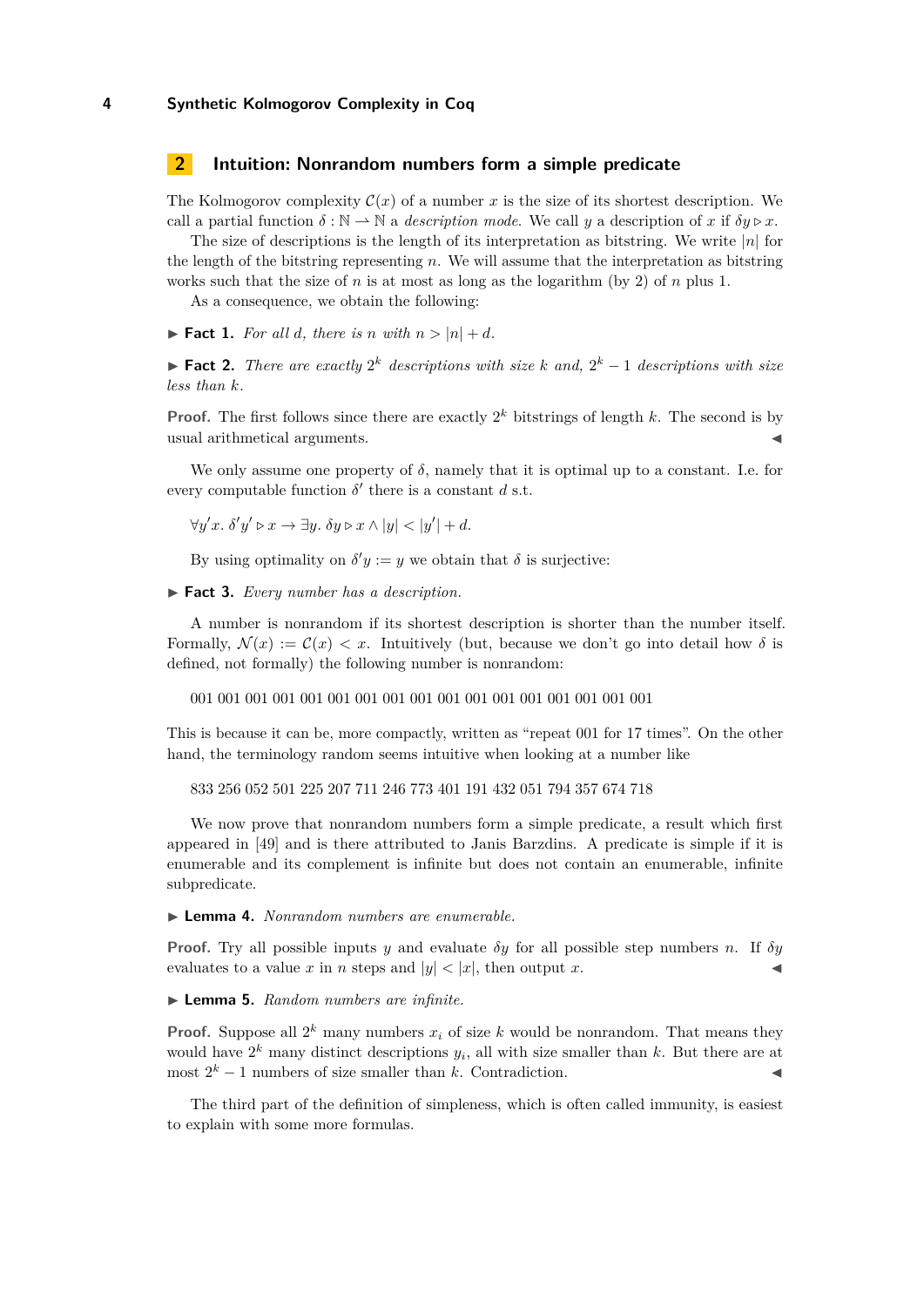▶ **Lemma 6.** *There is no enumerable infinite sub-predicate of random numbers.*

**Proof.** Assume such a predicate *q*. Since *q* is infinite, in particular for every *k* it contains *x* with  $|x| > k$ . Now since q is enumerable, we can define a computable function f computing these x, i.e. for all  $k$ ,  $fk$  is in  $q$ . Since  $q$  is a sub-predicate of random numbers, in particular *f k* is random.

 $\forall k. k < |fk|$ .

Since  $\delta$  is optimal, we have a constant *d* and descriptions  $y_k$  for every  $fk$  at most as long as  $|k| + d$ , i.e.:

*∀k.*  $|y_k|$  <  $|k|$  + *d.* 

Since  $fk$  is random, its size is shorter than its shortest description, and in particular it is shorter than its description *yk*, i.e.

$$
\forall k. |fk| \le |y_k|.
$$

But now  $\forall k. \ k < |fk| \leq |y_k| \leq |k| + d$ , a contradiction to Fact 1.

- ▶ **Corollary 7. 1.** *Nonrandom numbers are simple.*
- **2.** *Both random and nonrandom numbers are undecidable.*
- **3.** *Kolmogorov is complexity non-computable.*

**Proof.** Simple predicates can be shown undecidable [14]. If there would be a function *f* computing Kolmogorov complexity,  $\lambda x.fx < |x|$  would decide nonrandomness.

# **3 Constructive Logic in Coq's Type Theory**

In the previous section, we informally defined Kolmogorov complexity as the size of the *least* description. Since every number has a description, Kolmogorov complexity was treated as a total function. Later, we showed that this total function is however not computable.

When we now want to define Kolmogorov complexity in CIC, we cannot define it as a function, because all definable functions in CIC always are, by definition, computable. Thus, we will define Kolmogorov complexity as a functional relation. While in set theory the notion of a function and a functional relation are conflated they are strictly separate in CIC.

We make use of this separation, and introduce the following general leastness-predicate transformer: For every predicate  $p:\mathbb{N} \to \mathbb{P}$  one can define the predicate *y is* ( $\mu x$ . px) being satisfied exactly if *y* is least number satisfying *p*.

 $y$  *is* ( $\mu x. px$ ) :=  $py \wedge \forall y'. py' \rightarrow y' \leq y$ 

We can then prove that the predicate is functional.

**≯ [Fact 8.](https://ps.uni-saarland.de/extras/kolmogorov/coqdoc/Undecidability.Synthetic.Kolmogorov_gen.html#the_least_pred_unique)**  $y_1$  *is* ( $\mu x$ .  $px$ ) →  $y_2$  *is* ( $\mu x$ .  $px$ ) →  $y_1 = y_2$ 

As we have defined it, we cannot prove that whenever  $p$  is satisfied there is a least element satisfying it. To see this, we can look again at Kolmogorov complexity: After defining Kolmogorov complexity using  $\mu$ , we could then show that Kolmogorov complexity is a total relation. This however is impossible: A constructive totality proof ∀*x.*∃*y.* would correspond via the Curry-Howard interpretation to a definable function computing Kolmogorov complexity, which we know cannot exist because Kolmogorov complexity is uncomputable.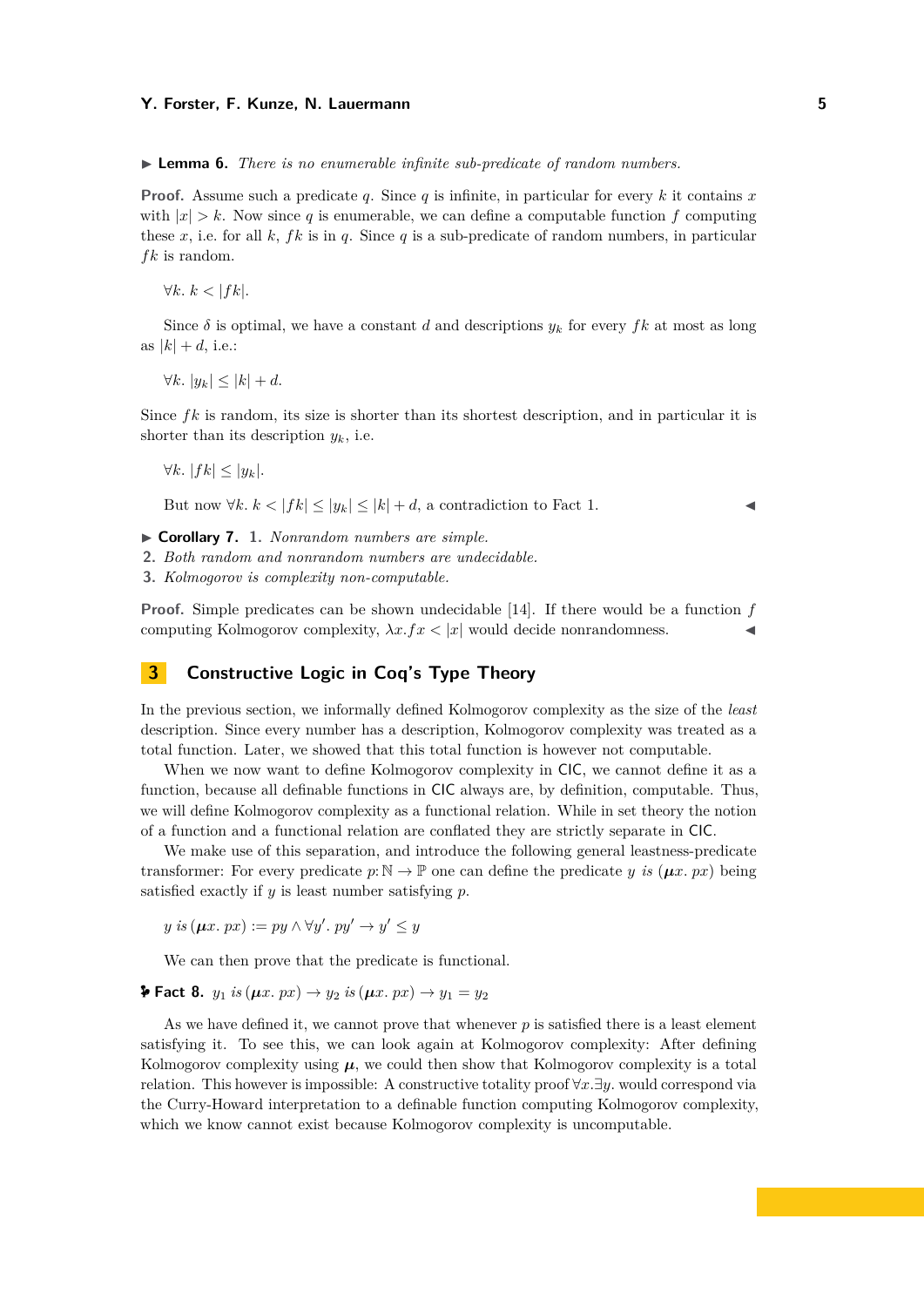Since we know that a totality proof cannot be constructive, we will use classical totality: A relation  $X \to Y \to \mathbb{P}$  is classically total if  $\forall x.\neg\neg \exists y. Rxy$ .

When proving the  $\neg\neg\exists$  part of classical totality, one can use classical logic. This is because one can think of double negation as a modality, with the following proof rules.

**[Fact 9.](https://ps.uni-saarland.de/extras/kolmogorov/coqdoc/Undecidability.Synthetic.Kolmogorov_gen.html#modality_return)** *The following hold:*

1.  $P \rightarrow \neg \neg P$ 2.  $\neg\neg P \rightarrow (P \rightarrow \neg \neg Q) \rightarrow \neg \neg Q$ **3.** (*P* ∨ ¬*P* → ¬¬*Q*) → ¬¬*Q*

Item **1** states that the double negation modality can be entered at any time (it has the type of the return of a monad). **2** states how to combine different double negated proofs (it has the type of the bind of a monad). **3** states that in the double negation modality, arbitrary case disctinctions are allowed.

We can indeed use that whenever  $p$  is satisfied it does not not have a least element:

**≯** [Fact 10.](https://ps.uni-saarland.de/extras/kolmogorov/coqdoc/Undecidability.Synthetic.Kolmogorov_gen.html#the_least_ex)  $py \rightarrow \neg \neg \exists y. y$  *is* ( $\mu x. px$ )

The well-known axioms of the law of excluded middle LEM and Markov's principle MP can be thought of as extending the proof rules for the double negation modality.

$$
\mathsf{LEM} := \forall P \colon \mathbb{P}. \, P \lor \neg P \qquad \mathsf{MP} := \forall f \colon \mathbb{N} \to \mathbb{B}. \, \neg \neg (\exists n. \, fn = \mathsf{true}) \to \exists n. \, fn = \mathsf{true}
$$

MP allows entering the double negation modality whenever the goal is a  $\Sigma_1^0$  formula. The following states that LEM allows entering the double negation modality for every goal.

**[Fact 11.](https://ps.uni-saarland.de/extras/kolmogorov/coqdoc/Undecidability.Synthetic.Kolmogorov_gen.html#modality_LEM)** LEM  $\rightarrow \neg\neg Q \rightarrow Q$ 

Using LEM, one can prove that least elements for inhabited predicates always exist. Furthermore, in constructive mathematics it is standard practice to also analyse whether made classical assumptions are necessary, and in this case one can indeed prove that the existence of least elements for inhabited predicates implies LEM.

Lastly, we need a good, constructive definition of infinite predicates. The definition cannot be too weak, which might mean that we cannot show that simple predicates are undecidable. The definition cannot be too strong either, which might mean that it is impossible to establish random numbers to be infinite. We can here just follow Forster, Jahn, and Smolka [14] in using non-finite predicates.

A predicate *p*: *X* → P is *finite* if ∃*l*:L*X.* ∀*x. px* ↔ *x* ∈ *l*. A predicate *p*: *X* → P is *subfinite* if ∃*l*:L*X.* ∀*x. px* → *x* ∈ *l*. A predicate is *non-finite* if it is not finite.

**[Fact 12.](https://ps.uni-saarland.de/extras/kolmogorov/coqdoc/Undecidability.Shared.FinitenessFacts.html#non_listable_non_exhaustible_iff)** *A predicate is non-finite if and only if it is not subfinite.*

Non-finitness for predicates on natural numbers can be expressed as a ∀¬¬∃ version of having elements of arbitrary size.

**[Fact 13.](https://ps.uni-saarland.de/extras/kolmogorov/coqdoc/Undecidability.Shared.FinitenessFacts.html#non_finite_unbounded_fun)** Let  $f: \mathbb{N} \to \mathbb{N}$  be a size function which assigns only finitely many elements the *same size.*

*A predicate*  $p : \mathbb{N} \to \mathbb{P}$  *is infinite if and only if* 

 $∀n. ∃x. f x ≥ n ∧ px.$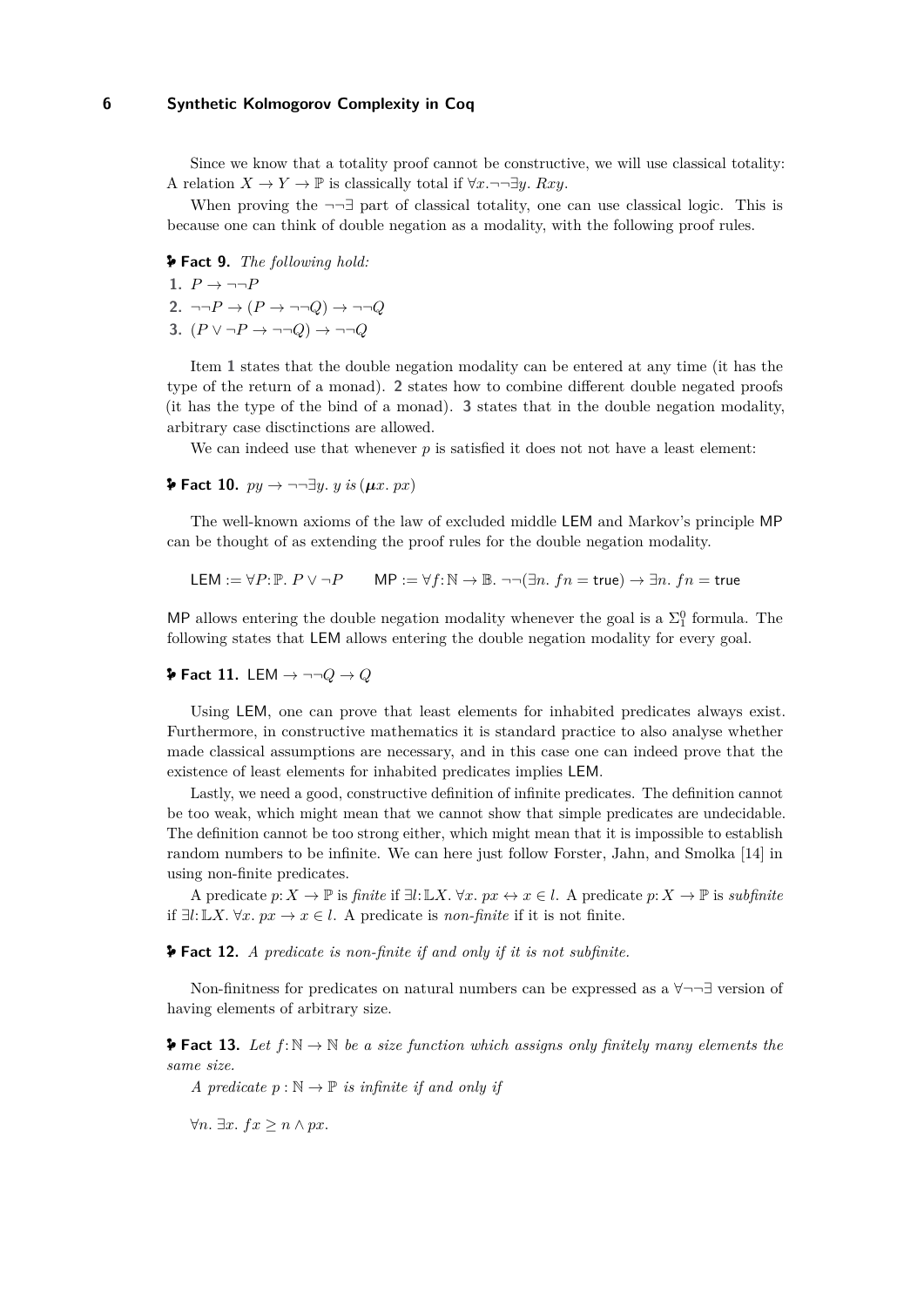## **4 Synthetic Computability Theory**

Computability theory is usually presented with respect to an effective enumeration  $\phi$  of all computable function, i.e.  $\phi_c$  denotes the *c*-the computable function, and for every computable function *f* there is a code *c* s.t. *f* and  $\phi_c$  agree. By appeal to the (informal) Church Turing thesis,  $\phi$  has the following informal universal property:

 $\forall f: \mathbb{N} \rightarrow \mathbb{N}$ . *f is intuitively computable*  $\rightarrow \exists c. \forall xv. \phi_c x \triangleright v \leftrightarrow fx \triangleright v.$ 

In synthetic computability theory [13], one uses essentially the same approach, but (1) abstracts against an abstract function  $\phi$  rather than a concrete enumeration, and (2) assumes all functions  $\mathbb{N} \to \mathbb{N}$  of the meta-theory to be intuitively computable. Thus, we obtain an axiom assuming a function  $\phi: \mathbb{N} \to \mathbb{N} \to \mathbb{N}$  with the following formal universality property:

 $\forall f: \mathbb{N} \rightarrow \mathbb{N}$ . ∃*c*. $\forall xv.$   $\phi_c x \triangleright v \leftrightarrow fx \triangleright v$ 

This axiom is called EPF in [11] and a weaker consequence of the axiom EPF in [13]<sup>4</sup>. Consistency of such an axiom is a consequence of the consistency of the axiom CT in CIC, see [13, Appendix A] and [11].

The first simplification entailed by synthetic computability becomes obvious when defining standard notions of computability, which do not need to rely on a model of computation [15]. A predicate  $p: X \to \mathbb{P}$  is

- *decidable* if there exists a decider:  $\exists f: X \to \mathbb{B} \forall x. px \leftrightarrow fx = \text{true}$  $\mathbf{r}$
- *enumerable* if there exists an enumerator:  $\exists f: \mathbb{N} \to \mathbb{O}X$ .  $\forall x. px \leftrightarrow \exists n$ .  $fn = \text{Some } x$  $\blacksquare$

Here,  $\mathbb{O}X$  is the type with constructors None and Some *x* where  $x : X$  and  $\mathbb{B}$  has elements true and false.

The intuition behind decidability should be immediately clear. Enumerability captures the definition that a predicate is "r.e." ("recursively enumerable") if it is the co-domain of a function. Equivalent domain-based definitions can be given [12] but we do not require them.

If a predicate p is enumerable we write  $\mathcal{E}p$ . We write  $\mathcal{E}R$  for a relation  $R:\mathbb{N} \to \mathbb{N} \to \mathbb{P}$  if the predicate  $\lambda(x, y)$ *. Rxy* is enumerable. We call a type *X* discrete if  $\lambda(x_1, x_1)$ *.*  $x_1 = x_2$  is decidable and *enumerable* if  $\lambda x$ : *X*. ⊤ is enumerable.

One can give various definitions of partial functions in CIC with enumerable graph [12, §4.5]. We abstractly use a function type  $\mathbb{N} \to \mathbb{N}$  and write  $f \mathcal{X} \triangleright y$  if  $f : \mathbb{N} \to \mathbb{N}$  on input  $x$  evaluates to *y*. This type can for instance be inhabited by stationary functions  $\mathbb{N} \to (\mathbb{N} \to \mathbb{O}\mathbb{N})$ , i.e. where  $f x n_1 = \textsf{Some } x \to \forall n_2 \geq n_1$ .  $f x n_2 = \textsf{Some } x$ . We just need the following fact and only need more constructions for partial functions in Fact 37.

**[Fact 14.](https://ps.uni-saarland.de/extras/kolmogorov/coqdoc/Undecidability.Synthetic.EnumerabilityFacts.html#enumerable_graph_part)** One can define an enumeration function graph:  $(N \rightarrow N) \rightarrow N \rightarrow \mathbb{O}(N \times N)$  *s.t.* 

∀*fxy. fx ▷ y* ↔ ∃*n.* graph*fn* = Some (*x, y*)*.*

Following Forster, Jahn, and Smolka [14] one can also define reducibility, e.g. many-one, one-one, or truth-table reducibility. We refrain from doing so here and just use their definition of simpleness. A predicate  $p: \mathbb{N} \to \mathbb{P}$  is *simple* if

**1.** *p* is enumerable,

- **2.** the complement of *p* is not finite,
- **3.** the complement of *p* has no non-finite, enumerable sub-predicate *q* (i.e.  $\forall x. qx \rightarrow \neg px$ ).

 $4$  This is not a typo, both axioms are unfortunately indeed named the same.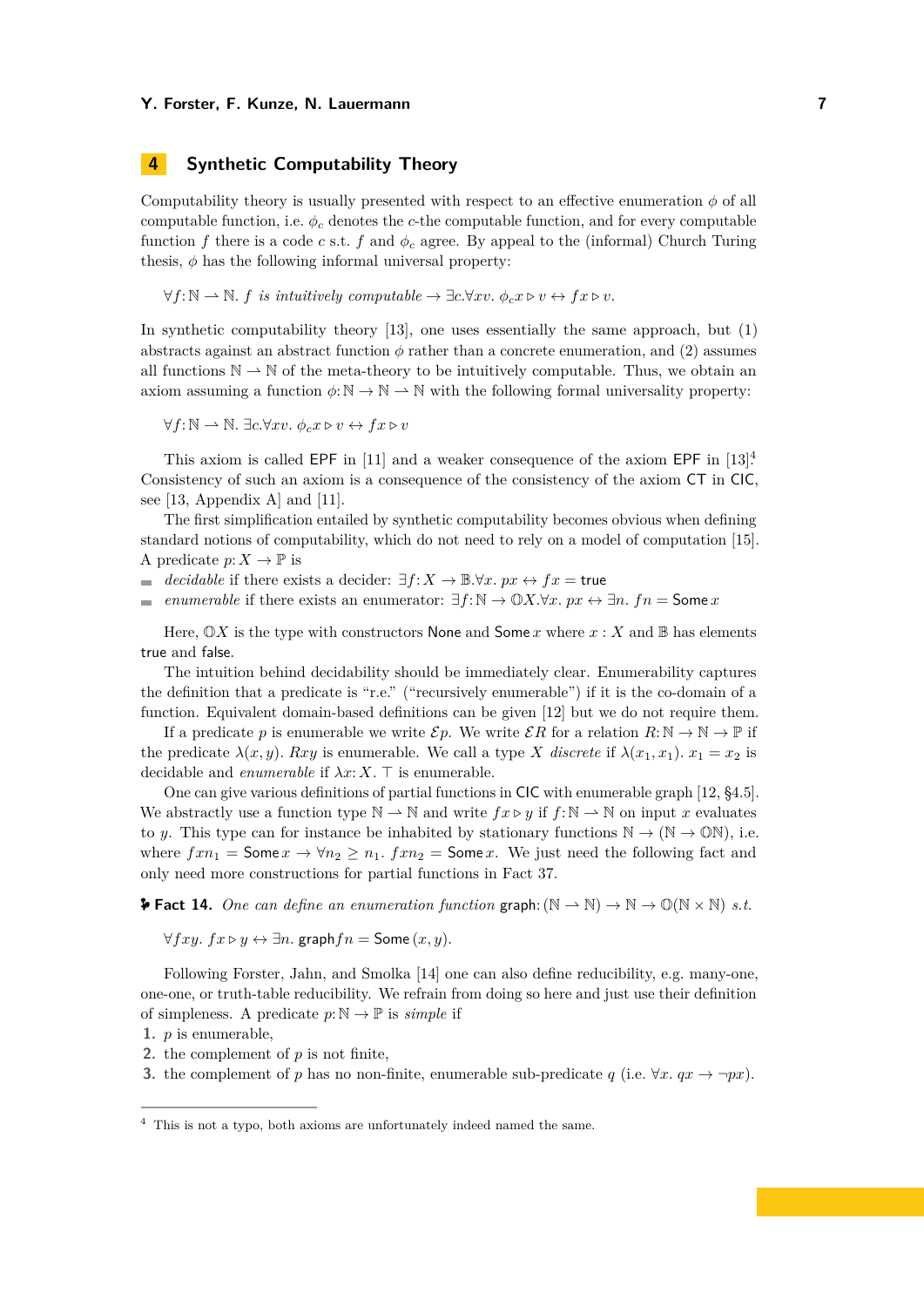## **5 Choice Functions**

In computability theory, unbounded search is a crucial tool to define functions. In CIC, we have two options for unbounded search: First, we can implement an unbounded search operator yielding partial functions (e.g. of type  $\mathbb{N} \to \mathbb{N}$ ). Secondly, we can make use of the fact that a choice principle for enumerable relations is provable. This means that for enumerable relations (often also called  $\Sigma^0_1$ -relations) one can extract a function from a totality proof.

**[Fact 15.](https://ps.uni-saarland.de/extras/kolmogorov/coqdoc/Undecidability.Axioms.principles.html#enumerable_AC)** *Every total enumerable relation*  $R: \mathbb{N} \to \mathbb{N} \to \mathbb{P}$  *has a choice function:* 

 $\mathcal{E}R \to (\forall x. \exists y. Rxy) \to \exists f. \forall x. Rx(fx)$ 

**Proof.** Due to the fact that whenever  $\exists n: \mathbb{N}$ .  $fn = \text{true}$  also  $\Sigma_n: \mathbb{N}$ .  $fn = \text{true}$ , discovered independently by Benjamin Werner and Jean-François Monin and part of Coq's standard library as *constructive ground description* operator.

As discussed it is however not always possible to prove totality of a relation without classical logic. For enumerable relations, MP suffices to obtain full classical power for the totality proof.

**[Fact 16.](https://ps.uni-saarland.de/extras/kolmogorov/coqdoc/Undecidability.Synthetic.Kolmogorov_gen.html#MP_total)** *Given* MP, *every classically total enumerable relation*  $R: \mathbb{N} \to \mathbb{N} \to \mathbb{P}$  *is total:* 

$$
\mathsf{MP} \to \mathcal{E}R \to (\forall x. \neg\neg \exists y. Rxy) \to \forall x. \exists y. Rxy
$$

**F** [Corollary 17.](https://ps.uni-saarland.de/extras/kolmogorov/coqdoc/Undecidability.Synthetic.Kolmogorov_gen.html#MP_choice) *Given* MP, every classically total enumerable relation  $R: \mathbb{N} \to \mathbb{N} \to \mathbb{P}$  has a *choice function:*

 $MP \rightarrow \mathcal{E}R \rightarrow (\forall x.\neg\neg \exists y. Rxy) \rightarrow \exists f.\forall x. Rx(fx)$ 

## **6 Kolmogorov Complexity**

Recall that the Kolmogorov complexity of a number *x* is the size of the least description of *x*. To formally capture the notion we need to formally capture *size* and *description*.

We will model descriptions using the type of natural numbers. To define the size of a description we parameterise our development against a bijection between natural numbers and binary strings, i.e. against functions  $\lceil \cdot \rceil : \mathbb{N} \to \mathbb{L} \mathbb{B}$  and  $\lceil \cdot \rceil : \mathbb{L} \mathbb{B} \to \mathbb{N}$  s.t.

**1.**  $\forall l. \lfloor |l| \rfloor = l$ 

- **2.**  $\forall n. |[n]| = n$
- **3.**  $\forall n.$   $\text{len}(\lceil n \rceil) \leq \text{log}_2(n) + 1$
- **4.**  $\forall xy. x \leq y \rightarrow \text{len}(\lceil x \rceil) \leq \text{len}(\lceil y \rceil)$

We model binary strings formally as lists of booleans LB, for instance [], [true*,* false], [false*,* false*,* false] are then binary strings. We write len(*l*) for the length of a binary string.

To see that such a bijection exists, we can define one which identifies 0 with the empty list and a non-zero number *n* with the binary expansion of  $n-1$ . I.e. this bijection associates the following numbers and lists:

 $0 \sim []$  1 ∼ [false] 2 ∼ [true] 3 ∼ [false, false] 4 ∼ [false, true] ...

It is then routine to prove the above properties, we do not go into details here.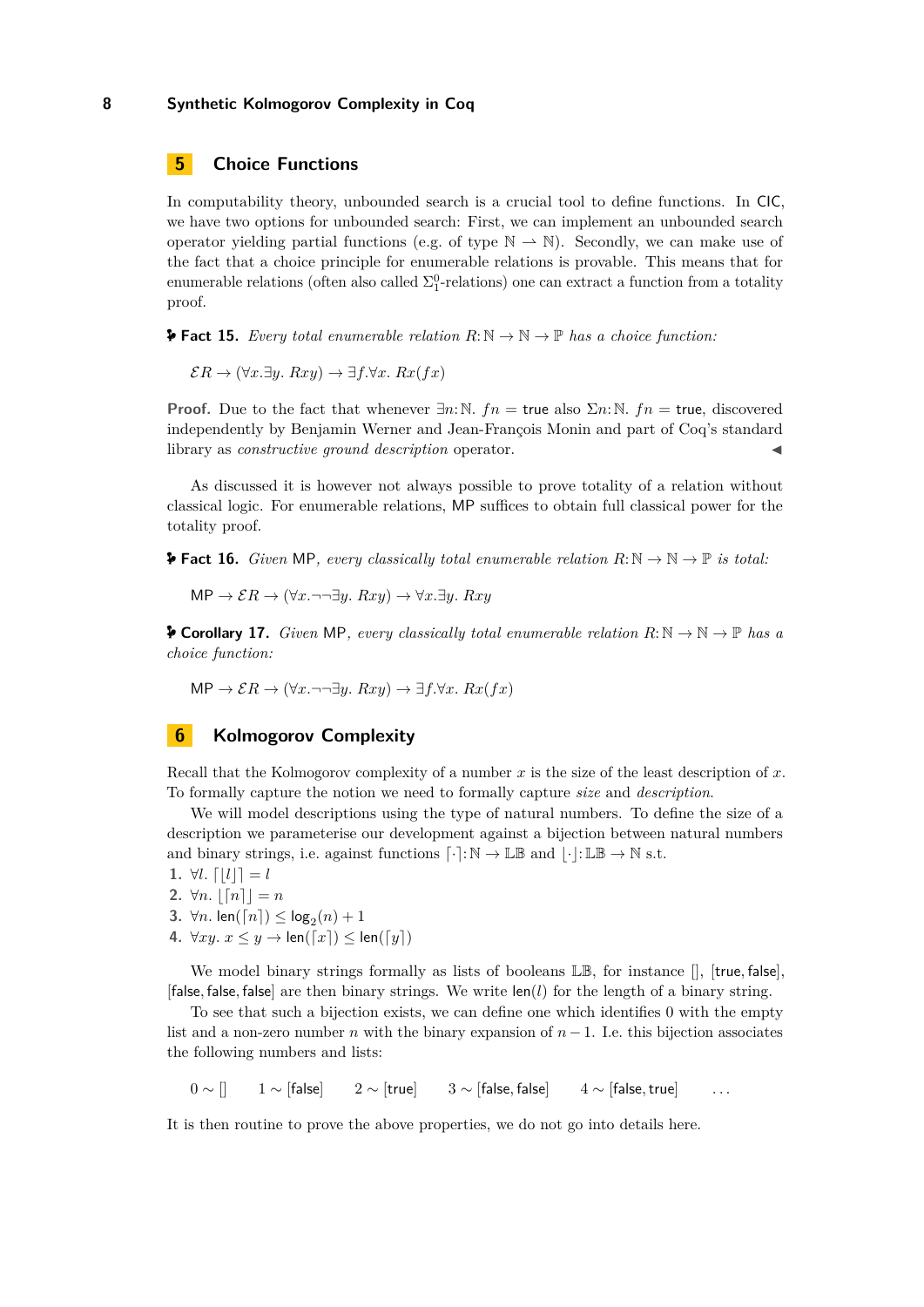We now turn back to working with any bijection fulfilling the above four properties and define the *size* of a number *n* as the length of its interpretation as binary string, i.e.

 $|n| := \text{len}(\lceil n \rceil)$ .

We can use concatenation to define a pairing function on natural numbers:

 $\langle x, y \rangle := | [x] + [y] |$ 

Note that  $\langle x, y \rangle$  is surjective, but injectivity or the existence of a (left-)inverse function depend on the concrete definition of  $\lceil \cdot \rceil$  and  $\lceil \cdot \rceil$ , because *x* and *y* are not necessarily reconstructible from  $\lceil x \rceil + \lceil y \rceil$ . We however do not rely on either.

**[Fact 18.](https://ps.uni-saarland.de/extras/kolmogorov/coqdoc/Undecidability.Synthetic.Kolmogorov_gen.html#size_pair)**  $|\langle x, y \rangle| = |x| + |y|$ 

Since the size behaves logarithmically, there (classically) exist numbers *n* which are larger than |*n*|. Formally:

 $\blacktriangleright$  **[Fact 19.](https://ps.uni-saarland.de/extras/kolmogorov/coqdoc/Undecidability.Synthetic.Kolmogorov_gen.html#size_sublinear)** For all *d*,  $\neg \exists n. n > |n| + d$ *. Equivalently: For all d,*  $\neg \forall n. n \leq |n| + d$ *.* 

The following fact will become important later, because it restricts the amount of possible descriptions with a certain size.

**[Fact 20.](https://ps.uni-saarland.de/extras/kolmogorov/coqdoc/Undecidability.Synthetic.Kolmogorov_gen.html#bitlist_for_k)** *There are exactly*  $2^k$  *distinct lists of booleans x with* len $x = k$ *:* 

∃*l*:L(LB)*.* (∀*x. x* ∈ *l* ↔ len(*x*) = *k*) ∧ #*l* ∧ len(*l*) = 2*<sup>k</sup>*

We write  $\#l$  to indicate that *l* does not contain any duplicates. One can find various definitions of what constitutes a description of a number *x*. We will just assume a *description mode*  $\delta: \mathbb{N} \to \mathbb{N}$ . As in the intuitive explanation, we will assume that  $\delta$  is optimal, i.e. that

 $\forall \delta' : \mathbb{N} \to \mathbb{N}. \exists d: \mathbb{N}. \forall y'x. \ \delta' y' \triangleright x \to \exists y. \ \delta y \triangleright x \wedge |y| < |y'| + d.$ 

As before, using optimality on the identity function we can obtain that every number has a description.

**[Fact 21.](https://ps.uni-saarland.de/extras/kolmogorov/coqdoc/Undecidability.Synthetic.Kolmogorov_gen.html#desc_surjective)** ∀*x.*∃*y. δy ▷ x*

In Sections 9 and 10 we give several possible definitions for description modes frequently found in the literature.

We define the Kolmogorov complexity  $\mathcal{C}(x)$  of a number x to be the least number s s.t. s is a size of a description of *x*, i.e. we define a functional relation  $C: \mathbb{N} \to \mathbb{N} \to \mathbb{P}$  as follows

 $\mathcal{C}(x)s := s$  *is*  $\boldsymbol{\mu} s$ .  $\exists y. s = |y| \wedge \delta y \triangleright x$ 

We also write *s* is  $\mathcal{C}(x)$  for  $\mathcal{C}(x)s$ .

Surjectivity of  $\delta$  suffices to prove that  $\mathcal{C}(x)$  is classically total.

**[Fact 22.](https://ps.uni-saarland.de/extras/kolmogorov/coqdoc/Undecidability.Synthetic.Kolmogorov_gen.html#C_weakly_total)** ∀*x.* ¬¬∃*s. s is* C(*x*)

We can also use optimality of  $\delta$  to prove that a definition of C using any other description operator *δ* ′ yields a similar definition of Kolmogorov complexity, only differing in a constant. In this so-called *invariance theorem* we write  $C_{\delta}$  and  $C_{\delta'}$  for the two respective definitions of Kolmogorov complexity.

**[Theorem 23.](https://ps.uni-saarland.de/extras/kolmogorov/coqdoc/Undecidability.Synthetic.Kolmogorov_gen.html#Invariance)** *If*  $\delta$  *is an optimal description mode we have that for every*  $\delta'$ :  $\mathbb{N} \to \mathbb{N}$  *there exists d*:  $\mathbb{N}$  *s.t. whenever s is*  $\mathcal{C}_{\delta}(x)$  *and s' is*  $\mathcal{C}_{\delta'}(x)$  *we have*  $s \leq s' + d$ *.*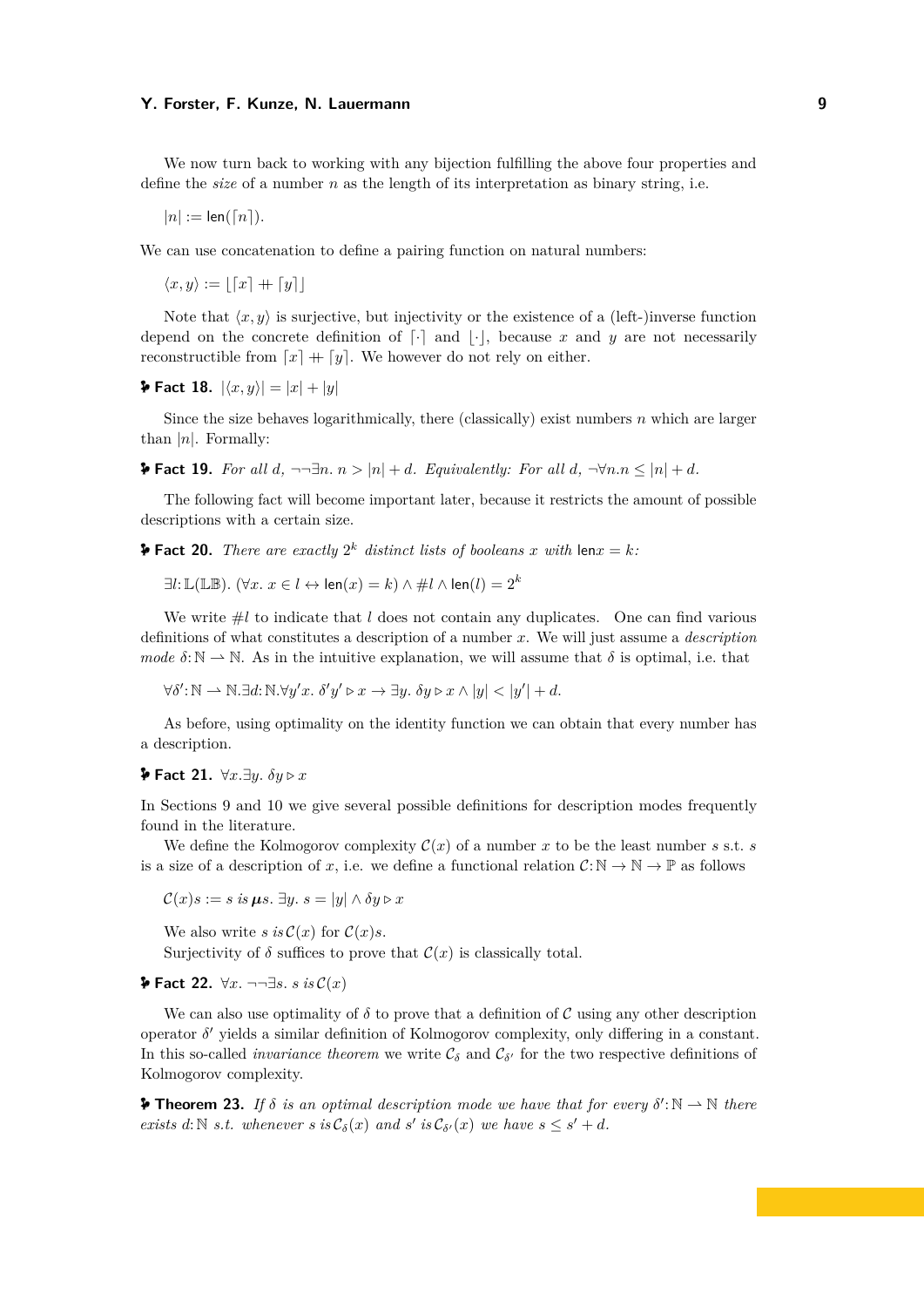## **7 Nonrandom Numbers**

In this section, we introduce nonrandom numbers and prove that they form a simple predicate. Recall that a number is nonrandom if it has a description shorter than its own size. Formally, we have three options to define nonrandom numbers:

 $\mathcal{N}_1(x) := \exists s. \ s \text{ is } \mathcal{C}_\delta(x) \ \wedge s < |x|$  $\mathcal{N}_2(x) := \exists y \ldotp \delta y \triangleright x \quad \land |y| < |x|$  $\mathcal{N}_3(x) := \forall s. \ s \text{ is } \mathcal{C}_\delta(x) \to s < |x|$ 

Note that we cannot simply use  $\mathcal{C}_{\delta}(x) < |x|$ , because C is not a total function. Options  $\mathcal{N}_1$  and  $\mathcal{N}_3$  capture the two possible ways to talk about the values of a functional relation. Option  $\mathcal{N}_2$  circumvents mentioning C, because if some description y has smaller size than x, then surely the smallest description (i.e.  $\mathcal{C}_{\delta}(x)$ ) has smaller size as well. All definitions have different constructive strength, but are classically equivalent.

$$
\blacktriangleright \text{Fact 24. } \mathcal{N}_1(x) \to \mathcal{N}_2(x), \, \mathcal{N}_2(x) \to \mathcal{N}_3(x), \, \mathcal{N}_3(x) \to \neg \neg \mathcal{N}_1(x).
$$

**Proof.** Relying on surjectivity of  $\delta$ .

Since only  $\mathcal{N}_2$  can be proved enumerable constructively, we choose it as definition.

 $\mathcal{N}(x) := \exists y \, \delta y \triangleright x \wedge |y| < |x|$ 

**[Fact 25.](https://ps.uni-saarland.de/extras/kolmogorov/coqdoc/Undecidability.Synthetic.Kolmogorov_gen.html#enumerable_N)** N *is enumerable.*

**Proof.** Let  $f: \mathbb{N} \to \mathbb{O}\mathbb{N}$  enumerate the graph of  $\delta$ , i.e.  $\delta y \triangleright x \leftrightarrow \exists n$ .  $fn = \mathsf{Some}(x, y)$ . Then  $\lambda n$ . **if**  $fn$  **is** Some  $(x', y)$  then if  $x' = x \wedge |y| < |x|$  then Some  $y$  else None else None enumerates  $N$ .

The complement of nonrandom numbers is formed by *random* or *incompressible* numbers:

 $\mathcal{R}(x) := \forall y \in \delta y \triangleright x \rightarrow |x| \leq |y|$ 

We emphasise that, contraintuitively perhaps given the naming, random numbers are the complement of nonrandom numbers:

**[Fact 26.](https://ps.uni-saarland.de/extras/kolmogorov/coqdoc/Undecidability.Synthetic.Kolmogorov_gen.html#R_neg_N)**  $\mathcal{R}(x) \leftrightarrow \neg \mathcal{N}(x)$ .

Classically, a number is random if it is shorter or as long as its shortest description, again for surjective description functions:

**≯ [Fact 27.](https://ps.uni-saarland.de/extras/kolmogorov/coqdoc/Undecidability.Synthetic.Kolmogorov_gen.html#R_equiv)** *Given*  $\forall x.\exists y.\ \delta y \triangleright x$  *we have Let*  $\mathcal{R}_1(x) := \exists s.\ s \text{ is } \mathcal{C}_\delta(x) \wedge |x| \leq s$  *and*  $\mathcal{R}_3(x) :=$  $\forall s. s \text{ is } \mathcal{C}_{\delta}(x) \rightarrow |x| \leq s.$  Then  $\mathcal{R}_1(x) \rightarrow \mathcal{R}(x), \mathcal{R}(x) \rightarrow \mathcal{R}_3(x) \text{ and } \mathcal{R}_3(x) \rightarrow \neg \neg \mathcal{R}_1(x)$ .

We have already proved that  $\mathcal N$  is enumerable. To prove that it is simple we need to prove that R (being the complement of N) is not finite and to prove that R has no enumerable, non-finite subpredicate. We will do so in the following sections.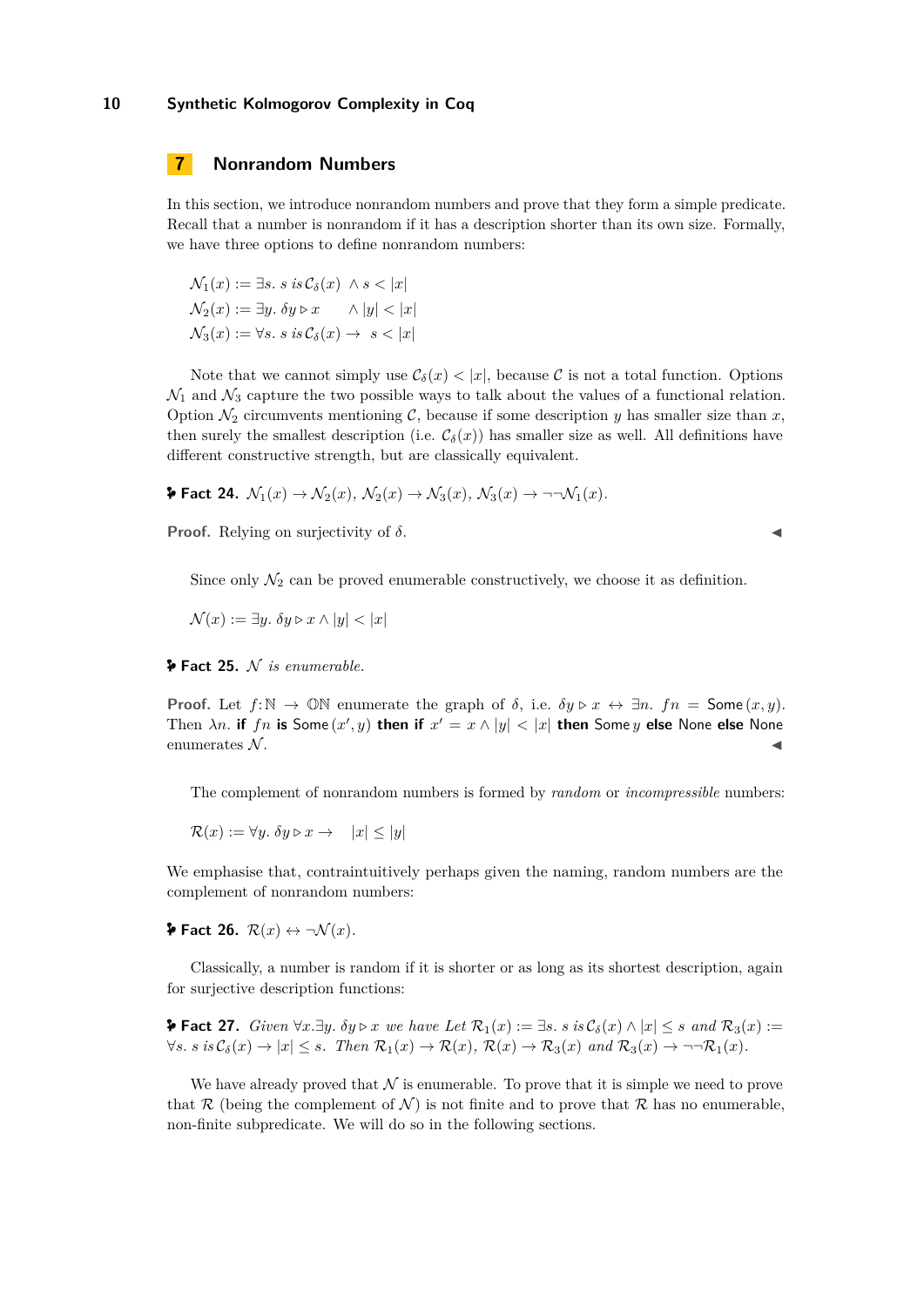## **7.1 The Random Numbers are Non-Finite**

Recall Fact 20 stating that there are exactly  $2^k$  distinct lists of numbers  $l: \mathbb{LB}$  with length  $k$ . We can immediately lift this to the following:

**[Corollary 28.](https://ps.uni-saarland.de/extras/kolmogorov/coqdoc/Undecidability.Synthetic.Kolmogorov_gen.html#list_for_k)** *There are exactly*  $2^k$  *distinct numbers y with*  $|y| = k$ *:* 

∃*l*:LN*.* (∀*y. y* ∈ *l* ↔ |*y*| = *k*) ∧ #*l* ∧ len(*l*) = 2*<sup>k</sup>*

**[Corollary 29.](https://ps.uni-saarland.de/extras/kolmogorov/coqdoc/Undecidability.Synthetic.Kolmogorov_gen.html#at_most)** *There are at most*  $2^k - 1$  *distinct numbers y with*  $|y| < k$ *:* 

∀*l*:LN*.* (∀*x. x* ∈ *l* → |*y*| *< k*) → #*l*len(*l*) *<* 2 *<sup>k</sup>* − 1

**[Lemma 30.](https://ps.uni-saarland.de/extras/kolmogorov/coqdoc/Undecidability.Synthetic.Kolmogorov_gen.html#nonrandom_k)** *Not every number of size k is nonrandom:*

 $\forall k: \mathbb{N}.\neg\forall x: \mathbb{N}.$  | $x$ | =  $k \rightarrow \mathcal{N}(x)$ 

**Proof.** Suppose all  $2^k$  many numbers of size *k* would be nonrandom, i.e. we have distinct  $x_i$ for  $0 \leq i < 2^k$  s.t. there is  $y_i$  with  $|y_i| < |x_i| = k$  and  $\delta y_i \triangleright x_i$ .

Note that we have  $|y_i| \leq k$  and all  $y_i$  are distinct (because  $y_i = y_j$  implies  $x_i = x_j$ ). But by the last corollary, there are at most  $2^k - 1$  numbers *y* with  $|y| < k$ . Contradiction.

**[Corollary 31.](https://ps.uni-saarland.de/extras/kolmogorov/coqdoc/Undecidability.Synthetic.Kolmogorov_gen.html#unboundedR)** *There classically exist random numbers of every size:*

∀*k.*¬¬∃*x.* |*x*| = *k* ∧ R(*x*)

**[Corollary 32.](https://ps.uni-saarland.de/extras/kolmogorov/coqdoc/Undecidability.Synthetic.Kolmogorov_gen.html#non_finite_R)** R *is not finite.*

## **7.2 The Nonrandom Numbers are Simple**

Recall that we have assumed  $\delta$  to be an optimal description function. Restricting optimality to total functions yields the following.

**[Fact 33.](https://ps.uni-saarland.de/extras/kolmogorov/coqdoc/Undecidability.Synthetic.Kolmogorov_gen.html#dist_lem )** ∀*f*: N → N*.*∃*d*: N*.*∀*x*: N*.*∃*yx. δy<sup>x</sup> ▷ fx* ∧ |*yx*| *<* |*x*| + *d*

We only need this fact, not full optimality for the following central result.

**[Lemma 34.](https://ps.uni-saarland.de/extras/kolmogorov/coqdoc/Undecidability.Synthetic.Kolmogorov_gen.html#subset)** *Given* MP*,* R *does not have an enumerable, non-finite sub-predicate.*

**Proof.** Let *q* be enumerable, non-finite, and  $\forall x \, ax \rightarrow \mathcal{R}(x)$ . We have to obtain a contradiction.

Since *q* is non-finite the relation  $\lambda kx. k < |x| \wedge qx$  is classically total, i.e.  $\forall k. \neg \neg \exists x. k <$  $|x| \wedge qx$ . Thus, by MP and Corollary 17 there is a function  $f: \mathbb{N} \to \mathbb{N}$  s.t. for all  $k < |f_k|$  (1) and  $q(fk)$ . In particular, due to the latter and since q is a sub-predicate of random numbers,  $\forall ky. \delta y \triangleright fk \rightarrow |fk| < |y|$  (2).

By optimality for total functions there exists *d* such that for all *k* there is  $y_k$  with  $\delta y_k \triangleright f k$ and  $|y_k| < |k| + d$  (3). Thus we have for all *k*:

$$
k \stackrel{(1)}{<} |fk| \stackrel{(2)}{\leq} |y_k| \stackrel{(3)}{\leq} |k| + d.
$$

This is a contradiction to Fact 19.

**F** [Theorem 35.](https://ps.uni-saarland.de/extras/kolmogorov/coqdoc/Undecidability.Synthetic.Kolmogorov_gen.html#simple_N) *Given* MP, N is simple.

▶ **Corollary 36.** *The following hold given* MP*:*

- **1.** R *is undecidable.*
- **2.** N *is undecidable.*
- **3.** C *is uncomputable.*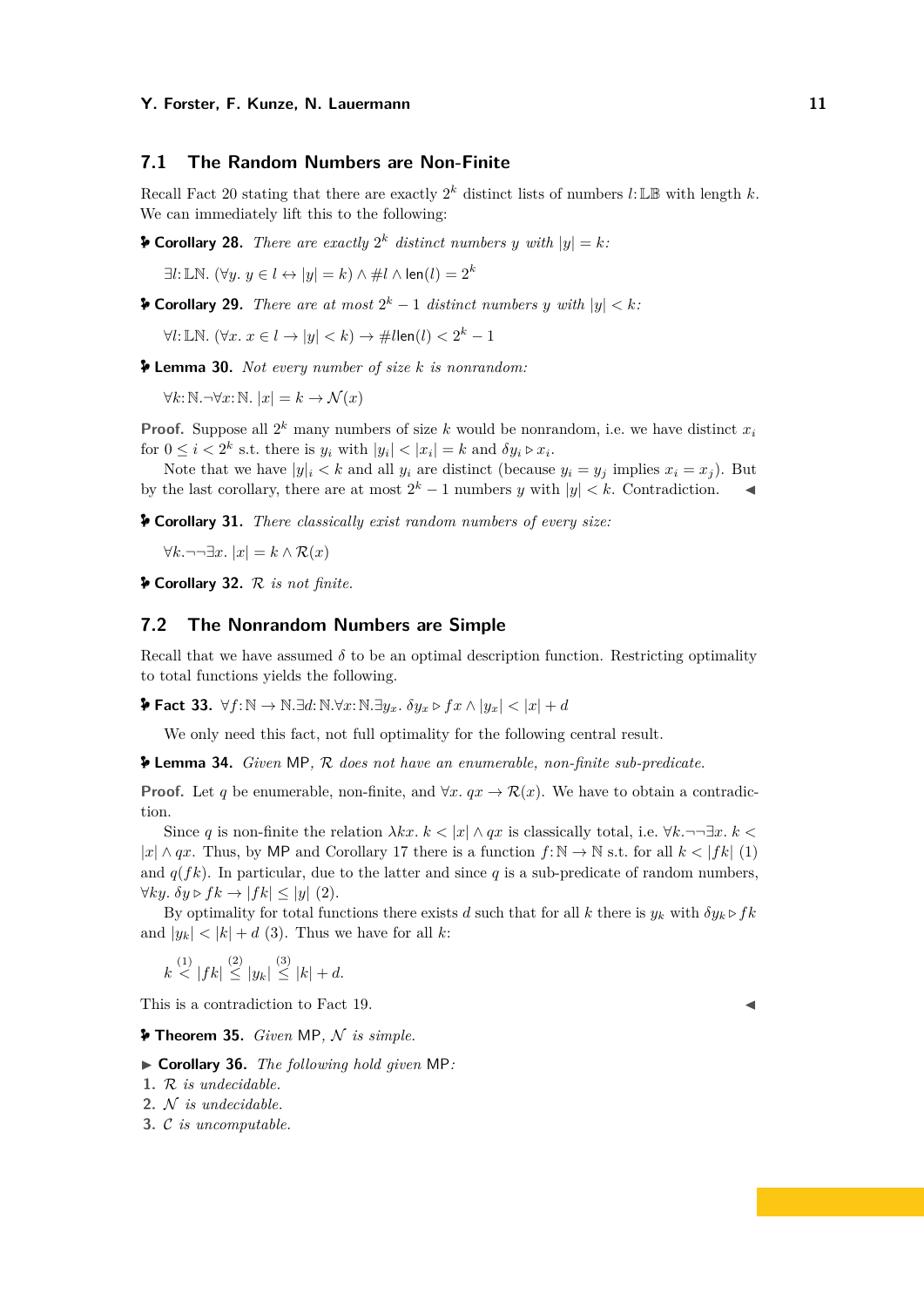## **8 The Role of Markov's Principle**

Markov's principle MP is used to prove that  $\mathcal R$  has no enumerable, non-finite subpredicate in the proof of simpleness of R.

The simpleness proof of nonrandom numbers uses MP to obtain a choice function *f* for the classically total, enumerable relation  $\lambda kx. k < |x| \wedge qx$ . Then optimality is applied to f to obtain an upper bound for  $C_{\delta}(fx)$ , i.e. *d* with  $\forall x$ .  $C_{\delta}(fx) < |x| + d$ . However, optimality would readily apply to partial functions *f*.

Enumerable relations can equivalently be characterised using partial choice functions. This approach is not very common in type theory, because partial functions are usually avoided, but in the setting of Kolmogorov complexity we have been relying on partial functions all along. We say that a partial function  $f: X \to Y$  is a partial choice function for a relation  $R: X \to Y \to \mathbb{P}$  if values computed by f are in the relation. A partial choice function has the same domain as *R* if  $\forall x.(\exists y. Rxy) \leftrightarrow \exists y. fx \triangleright y.$  For functional relations, the conditions are equivalent to  $Rxy \leftrightarrow fx \triangleright y$ . A relation is enumerable if and only if it has a partial choice function with the same domain.

**[Fact 37.](https://ps.uni-saarland.de/extras/kolmogorov/coqdoc/Undecidability.Synthetic.Kolmogorov_gen.html#get_partial_choice)** Every enumerable relation  $R: \mathbb{N} \to \mathbb{N} \to \mathbb{P}$  has a partial choice function with the *same domain, and vice versa:*

 $ER \leftrightarrow \exists f: \mathbb{N} \rightarrow \mathbb{N}$ . ( $\forall xy.$   $fx \triangleright y \rightarrow Rxy \land \forall x.$   $(\exists y.$   $Rxy) \rightarrow (\exists y.$   $fx \triangleright y)$ 

*If*  $R$  *is functional, then*  $\mathcal{E}R \leftrightarrow \exists f:\mathbb{N} \rightarrow \mathbb{N}$ *.* ∀*xy. fx*  $\triangleright y \leftrightarrow Rxy$ *.* 

We can then use optimality to prove the following result applying to every classically total, enumerable relation *R*.

**F** [Lemma 38.](https://ps.uni-saarland.de/extras/kolmogorov/coqdoc/Undecidability.Synthetic.Kolmogorov_gen.html#dist_rel) Let  $R: \mathbb{N} \to \mathbb{N} \to \mathbb{P}$  be a classically total, enumerable relation. Then

∃*d*: N*.*∀*x*: N*.*∃*yx.*¬¬∃*vx. Rxv<sup>x</sup>* ∧ *δy<sup>x</sup> ▷ v<sup>x</sup>* ∧ |*y*|*<sup>x</sup> <* |*x*| + *d.*

**Proof.** By Fact 37 *R* has a partial choice function  $f: \mathbb{N} \to \mathbb{N}$  s.t.  $f x \triangleright v_x \to R x v_x$  and  $Rxv_x \to \exists v'_x$ .  $fx \triangleright v'_x$ . Optimality of  $\delta$  used on  $f$  immediately yields the result.

The rest of the proof then proceeds exactly as before:

**[Lemma 39.](https://ps.uni-saarland.de/extras/kolmogorov/coqdoc/Undecidability.Synthetic.Kolmogorov_gen.html#subset_strong)** R *does not have an enumerable, non-finite sub-predicate.*

**Proof.** Let *q* be enumerable, non-finite, and  $\forall x \cdot qx \rightarrow \mathcal{R}(x)$ . We have to obtain a contradiction.

Since *q* is non-finite  $\lambda ky$ .  $y$  *is*  $\mu x$ .  $k < |x| \wedge qx$  is classically total, i.e. for all *k*, there classically exists  $x_k$  s.t.  $k < |x_k|$  (1) and  $qx_k$ . In particular, due to the latter,  $x_k$  is random:  $\forall y. \delta y \triangleright x_k \rightarrow |x_k| \leq |y|.$ 

By Lemma 38 there exists  $d$  such that for all  $k$  there exist  $y_k$  and there classically exists  $x_k$  with  $k < |x|_k$  (1),  $qx_k$ , thus  $\forall y$ .  $\delta y \triangleright x_k \rightarrow |x_k| \le |y|$  (2),  $\delta y_k \triangleright x_k$  and  $|y_k| < |k| + d$  (3). We now prove  $\forall k. k < |k| + d$ , a contradiction by Fact 19.

Let *k* be given. We prove  $k < |k| + d$ . Since  $\lt$  is decidable, we can obtain  $y_k$  and  $x_k$  with properties (1) - (3) from above and have the wanted contradiction to Fact 19:

$$
|k\stackrel{(1)}{<}|x_k|\stackrel{(2)}{\le}|y_k|\stackrel{(3)}{<}|k|+d
$$

Note that overall, it would have been shorter to just explain the proof without MP in the paper. However, the proof becomes arguably a little more indirect by eliminating MP. We consciously decided to show both versions, because we think that being able to transparently compare both approaches can be helpful for the constructive reverse analysis of other theorem not exclusively but especially in computability theory.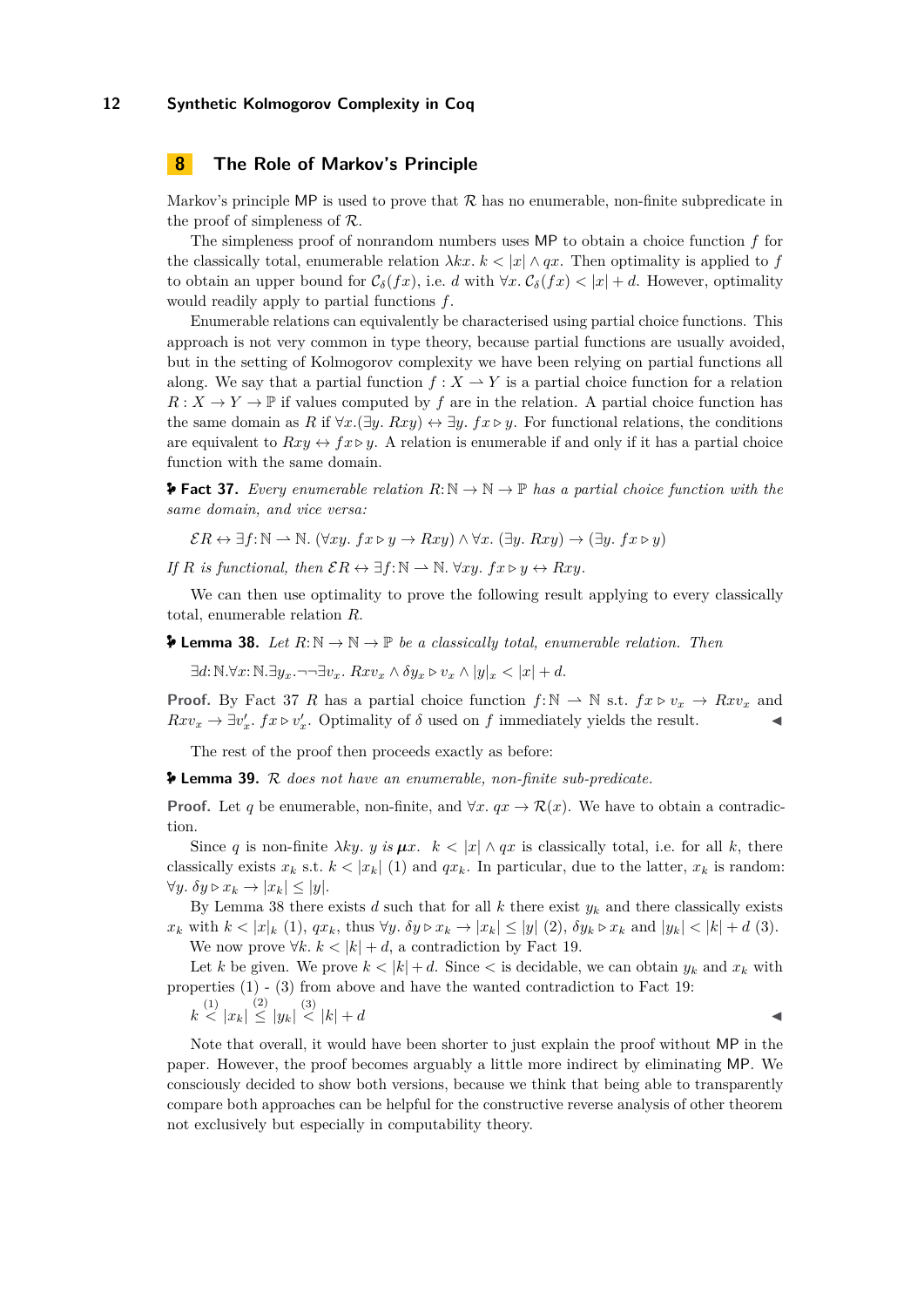# **9 Universal codes**

We now instantiate the definition of Kolmogorov complexity to a definition based on universal codes as used by Catt and Norrish [5]. We call a code *u universal* if  $\forall c$ .  $\exists x. \forall y. \phi_c y \equiv \phi_u(x, y)$ and define

 $\delta_{\nu} x := \phi_{\nu} x.$ 

Using  $\delta_u$ , we have a definition of Kolmogorov complexity as follows:

 $\mathcal{C}_u(x)s := s$  *is*  $\mu s$ .  $s = |y| \wedge \delta_u y \triangleright x$ 

We have a definition of nonrandom numbers as follows:

 $\mathcal{N}_u x := \exists y \in \delta_u y \triangleright x \wedge |y| < |x|$ 

We need to prove optimality of  $\delta_u$  for partial functions to deduce simpleness of N:

**2 [Lemma 40.](https://ps.uni-saarland.de/extras/kolmogorov/coqdoc/Undecidability.Synthetic.Kolmogorov_gen.html#optimal)** *If u is universal then*  $\delta_u$  *is optimal:* 

 $\forall f: \mathbb{N} \to \mathbb{N}.\exists d: \mathbb{N}.\forall x: \mathbb{N}.\exists u_x, \forall v_x, fx \triangleright v_x \to \phi_u u_x \triangleright v_x \wedge |u_x| < |x| + d.$ 

**Proof.** By universality of *u* we have *c* s.t.  $\lambda y$ .  $\phi_u \langle c, y \rangle$  computes *f*.

Pick  $d := |c| + 1$ . Now let *x* be given. Pick  $y_x := \langle c, x \rangle$ . Let  $v_x$  be given and  $fx \triangleright v_x$ . We have  $\phi_u y_x = \phi_u \langle c, x \rangle \triangleright v_x$  and  $|y_x| = |\langle c, x \rangle| = |c| + |x| < |x| + d$  as wanted.

Lastly, it is easy to show that there exists a universal code based on the universality of *ϕ*:

 $\blacktriangleright$  [Lemma 41.](https://ps.uni-saarland.de/extras/kolmogorov/coqdoc/Undecidability.Synthetic.Kolmogorov_gen.html#universal_ex.universal_ex) If  $\phi$  *is universal, there exists a universal code u.* 

**Proof.** Recall that  $\langle x, y \rangle := |x| + |y|$ . We can define

$$
I(x:\mathbb{N}) := \lfloor \underbrace{\text{[true, \dots, true}}_{x \text{times}}, \text{false} \rfloor \rfloor
$$
\n
$$
D_1 n := \lfloor \text{first } i \text{ (skip } (i+1) \lceil n \rceil) \rfloor \text{ where } i \text{ is the index of the first false in } [l]
$$
\n
$$
D_2 n := \lfloor \text{skip } (2 \cdot i + 1) \lceil n \rceil \rfloor \text{ where } i \text{ is the index of the first false in } [l]
$$

We have that  $D_1 \langle \langle Ix, x \rangle, y \rangle = x$  and  $D_2 \langle \langle Ix, x \rangle, y \rangle = y$ .

Now let  $fx := \phi_{D,x}(D_2x)$  and *u* be its code w.r.t.  $\phi$  due to universality. *u* is universal because given *c* we can pick  $x := \langle Ic, c \rangle$  and have that  $\phi_c y \equiv \phi_u \langle x, y \rangle$ .

We can construct a universal code *u* s.t. this definition of Kolmogorov complexity and nonrandom numbers agree with the ones used by Sipser [43], who treats both the code and the input to  $\phi$  as the description.

**F** [Lemma 42.](https://ps.uni-saarland.de/extras/kolmogorov/coqdoc/Undecidability.Synthetic.Kolmogorov_gen.html#strongly_universal_equivalence) If pairing is computabily invertible (i.e. given a function inv with  $\text{inv}(x, y) =$  $(x, y)$ , there is a universal code u s.t.  $\mathcal{C}_u(x)$  is equivalent to  $\lambda x. \mu s.$   $\exists ce.$   $s = |c| + |e| \wedge \phi_c e \triangleright x$ *and*  $\mathcal{C}_u x$  *is equivalent to*  $\lambda x$ .  $\exists c e$ .  $\phi_c e \triangleright x \wedge |c| + |e| < |x|$ .

**Proof.** Let a code *u* be strongly universal if  $\forall ci$ .  $\phi_c i \equiv \phi_u \langle c, i \rangle$ . It is immediate that every strongly universal code is universal and that every strongly universal code fulfils the properties.

Thus, it suffices to prove that there exists a strongly universal code: Define

 $fx := \text{let}(c, i) := \text{inv}(x) \text{ in } \phi_c i.$ 

By universality of  $\phi$  there exists a code *u* s.t.  $\forall x. \ \phi_u x \equiv fx$ . I.e.  $\phi_c i \equiv f \langle c, i \rangle \equiv \phi_u \langle c, i \rangle$ .

A function inv can be constructed for some instantiations of  $[\cdot]$ ,  $[\cdot]$ , and  $\phi$ , but we refrain from doing so.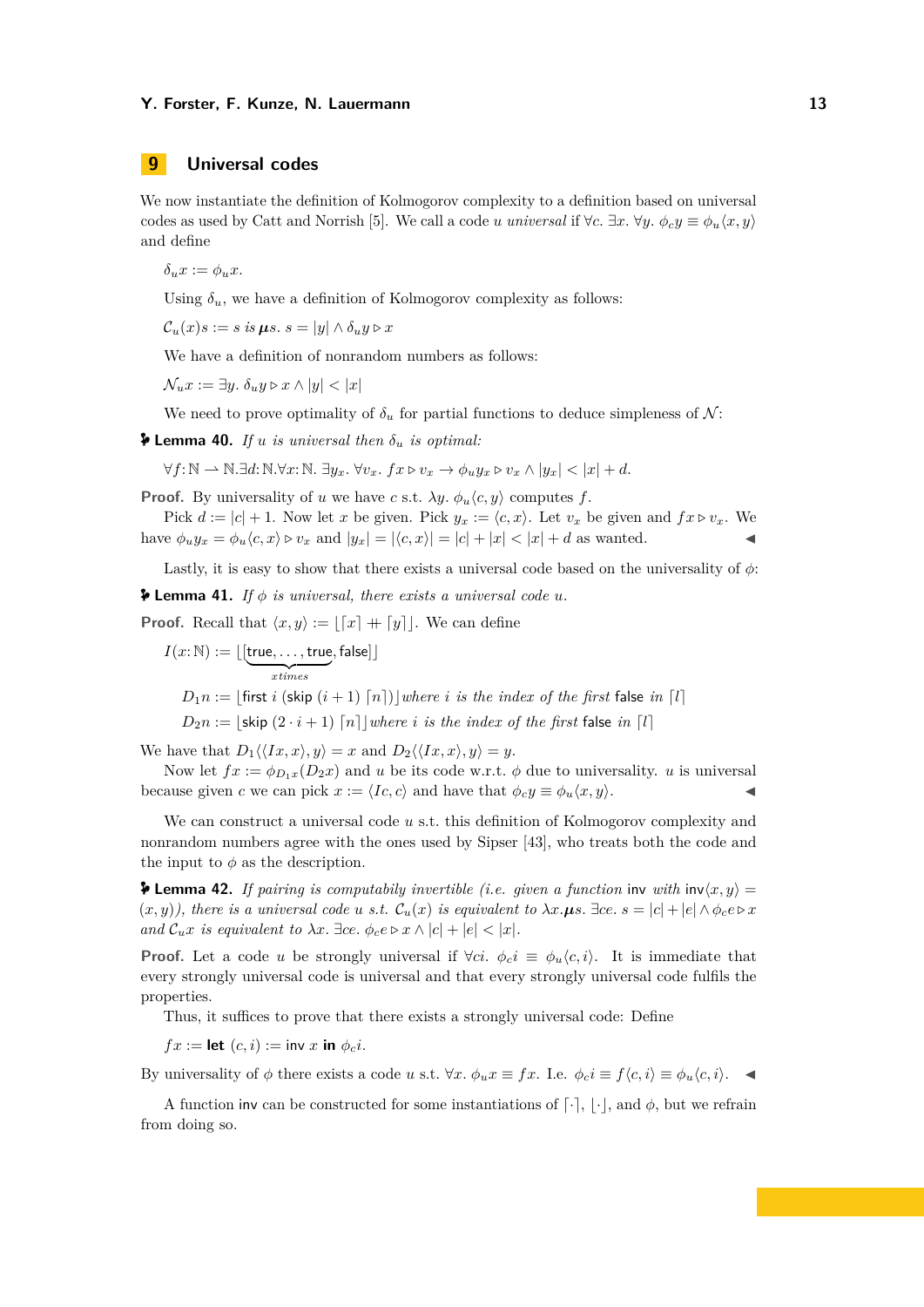## **10 Fixed inputs**

Odifreddi [34] defines the Kolmogorov complexity of *x* as the smallest *c* such that the *c*-th Turing machine (w.r.t. an effective enumeration of Turing machines) outputs *x* when ran on a blank tape. That is, he defines the description operator to simulate on *c* the *c*-th Turing machine on blank tape, and then defines the size of a Turing machine as exactly its code. Thus, there is exactly one Turing machine of size *k*, rather than exponentially many.

This non-conventional approach allows Odifreddi to obtain an elegant proof of simpleness of nonrandom numbers using Rogers' fixed-point theorem. However, Odifreddi's definition is not invariant w.r.t. other definitions since there are strings with Kolmogorov complexity exponentially larger than using our definition.

However, one can use the first part of the definition to instantiate our definition as well. That is, we can define  $\delta$  in terms of  $\phi$  for an arbitrary, fixed input i.

$$
\delta c := \phi_c i \qquad \mathcal{C}(x)s := s \text{ is } \mu s. \exists c. \ s = |x| \land \phi_c i \triangleright x \qquad \mathcal{N}x := \exists c. \ \phi_c i \triangleright x \land |c| < |x|
$$

The assumed universality of  $\phi$  does not suffice to prove that N is simple using this definition. We need to adapt it in order to make statements on the size of *γx* for certain functions as follows.

**[Theorem 43.](https://ps.uni-saarland.de/extras/kolmogorov/coqdoc/Undecidability.Synthetic.Kolmogorov_gen.html#fixed_input.simple_N)** *If* ∀*f*: N *⇀* N*.* ∃*γ*: N → N*.*∃*d*: N*.* ∀*xi. ϕγxi* ≡ *fx*∧(∃*y. fx▷y*) → |*γx*| *<* |*x*|+*d, then* N *is simple.*

Note that this is strictly stronger than the universality condition, but it can similarly be proved consistent by showing that a formulation of  $CT<sub>L</sub>$  as discussed by Forster [13, §7, Appendix A] also implies this version.

## **11 Related Work**

Vitanyi [48] attributes the first complete, spelled-out undecidability proof to Zvonkin and Levin in 1970 [49]. Zvonkin and Levin themselves refer to Kolmogorov who claimed the uncomputability of Kolmogorov complexity in 1965 by pointing to the undecidability of the halting problem [25], however without a real proof. Furthermore, the paper by Zvonkin and Levin seems to contain the first proof that that the nonrandom numbers are simple, but attribute the result to Janis Barzdins.

**Other definitions of Kolmogorov complexity** Odifreddi [34] defines Kolmogorov complexity as  $\mathcal{C}(x) := \mu c$ .  $\phi_c 0 \triangleright x$ , i.e. assuming  $|c| = c$ . Our theory cannot be instantiated to such definitions of Kolmogorov complexity, because it contradicts property **3** of the encoding of numbers as binary strings. In particular, there are just *k* many numbers *x* with  $|x| < k$ and just one number with exactly size *k*, so our proof cannot be used directly. Odifreddis' proof seems to be about as complicated as our proof, but not considering a size function allows a very elegant use of Roger's fixed-point theorem [41], of which Forster [13] gives a machine-checked proof. Thus, everything would be in place to also give a machine-checked proof that nonrandom numbers form a simple predicate based on Odifreddi's definition in our setting, but we leave this to future work.

**Other machine-checked proofs regarding Kolmogorov complexity** In Section 9 we discuss a synthetic version of the definition used by Catt and Norrish [5].

There are various differences in the approaches: First, Catt and Norrish define *ϕ* in terms of the  $\lambda$ -calculus. In order to obtain *c* s.t.  $\phi_c$  computes f they have to explicitly construct a *λ*-term computing *f*. Terms of the *λ*-calculus terms constitute about 200 lines of code of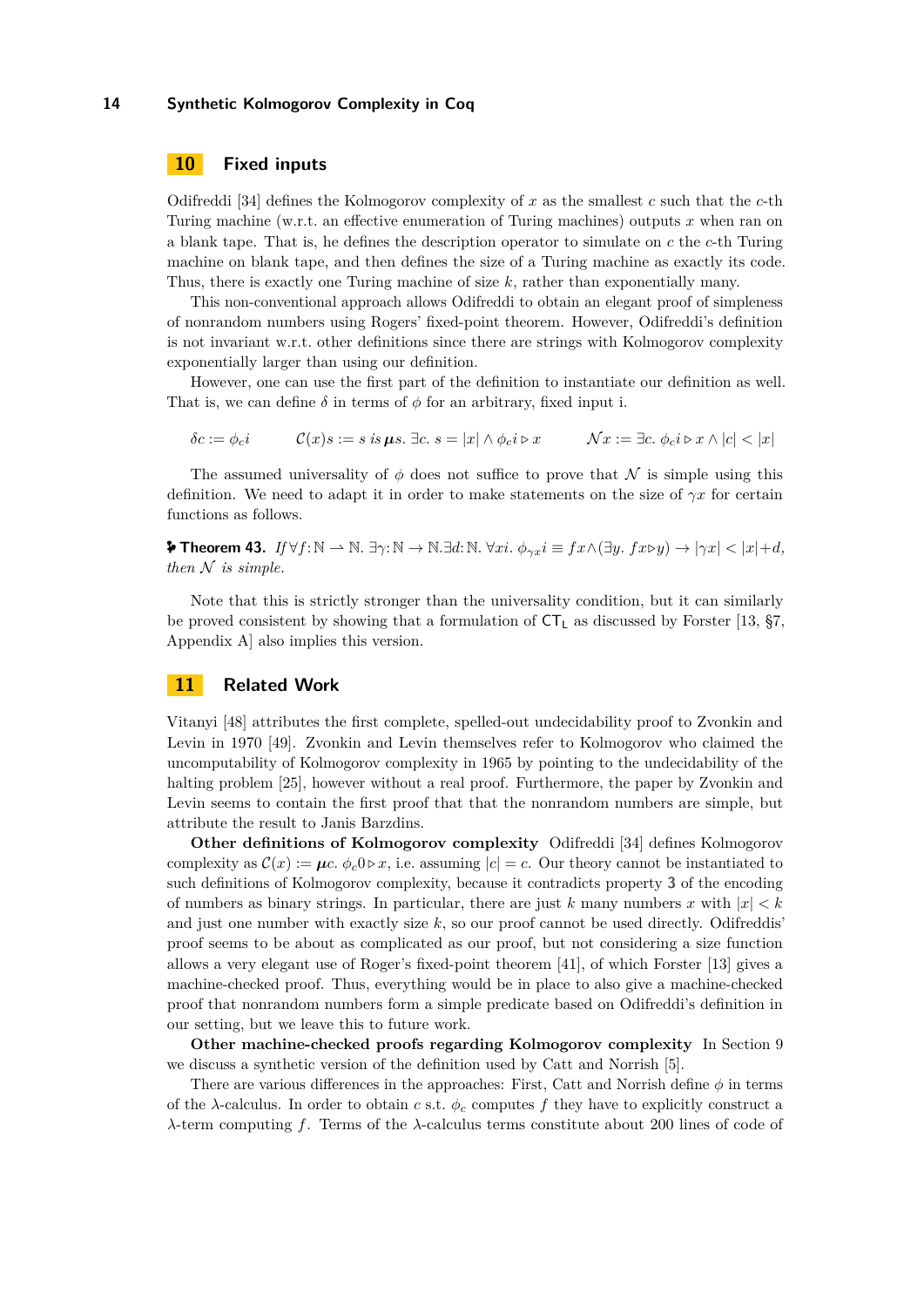Catt and Norrish's whole HOL4 formalization (not accounting for proofs about these terms) which has approximately 6000 lines in total. For comparison of the magnitude, our whole development has around 800 lines of Coq code. Note that we just give these numbers for comparison of magnitude and do not want to relate the complexity of Coq code and HOL4 code via line numbers.

Catt and Norrish use a Hilbert-style epsilon operator called THE to define a Kolmogorov complexity function ("the least . . . "). We instead work with functional relations, which poses no problems and avoids the operator. They also use classical logic, i.e. rely on LEM. While classical logic would be available in our setting, our result also shows that it is not needed. Classical logic is only available in our synthetic setting because we avoid choice operators [11]. Note that Catt and Norrish do not consider random or nonrandom numbers and prove instead that  $\mathcal C$  is uncomputable. This is a direct consequence of the proof that  $\mathcal N$ is simple, but the proof idea is exactly the same.

**Other results on Kolmogorov complexity.** Catt and Norrish [5] also prove the Kraft inequality, the Kolmogorov-Kraft inequality, and various other information-theoretic properties from the book by Hutter [20, Theorem 2.10]. We do not see any hurdles in adding them on top of our development, but leave them for future work as we focus on computability-theoretic properties.

Regarding computability Kummer [26] proves that  $\mathcal N$  is truth-table complete, i.e. that every enumerable predicate  $p$ , and in particular the halting problem  $K$  truth-table reduces to  $N$ . The proof is highly involved and would pose an interesting challenge for interactive theorem proving. Forster, Jahn, and Smolka [14] give a machine-checked construction of a simple but truth-table complete predicate following Post, which is easier.

**Other machine-checked proofs in computability and complexity theory.** Norrish [33] proves Rice's theorem in HOL4 based on the full  $\lambda$  calculus, the development is now underlying the work on Kolmogorov complexity with Catt.

Forster and Smolka [17] prove Rice's theorem in Coq based on the weak call-by-value *λ* calculus. Forster, Kunze, Smolka, and Wuttke [16] prove that the weak call-by-value *λ* calculus and Turing machines can simulate each other with polynomial overhead in time. Gäher and Kunze [19] prove the Cook-Levin theorem stating that SAT is NP-complete with a definition of NP in the weak call-by-value *λ*-calculus, but by employing the simulation of the *λ*-calculus on Turing machines to encode computation as boolean circuits.

Larchey-Wendling [27] proves that every total  $\mu$ -recursive function gives rise to a Coq function. Carneiro [4] proves Rice's theorem in Lean based on *µ*-recursive functions. Ramos et al. [10] prove Rice's theorem in PVS based on PVS0 and assuming a fixed-point theorem. Forster, Jahn, and Smolka [14] prove a synthetic version of Myhill's isomorphism theorem and a synthetic computational version of the Cantor-Bernstein theorem without assuming any axioms. Lastly, Forster [13, 12] proves Rice's theorem and Forster, Jahn, and Smolka [14] develop the theory of one-one, many-one, and truth-table degrees and construct simple and hypersimple sets, all in the same setting for synthetic computability theory as this paper.

## **12 Discussion**

We conclude by discussing several more general points concerning machine-checked proofs, synthetic computability, and constructive mathematics.

For the scope of this project, translating from textbook proofs to the synthetic settings was barely noticable: The look and feel is like working in a textbook setting. Classical logic is available and the axiom of choice, albeit being explicitly acknowledged as foundation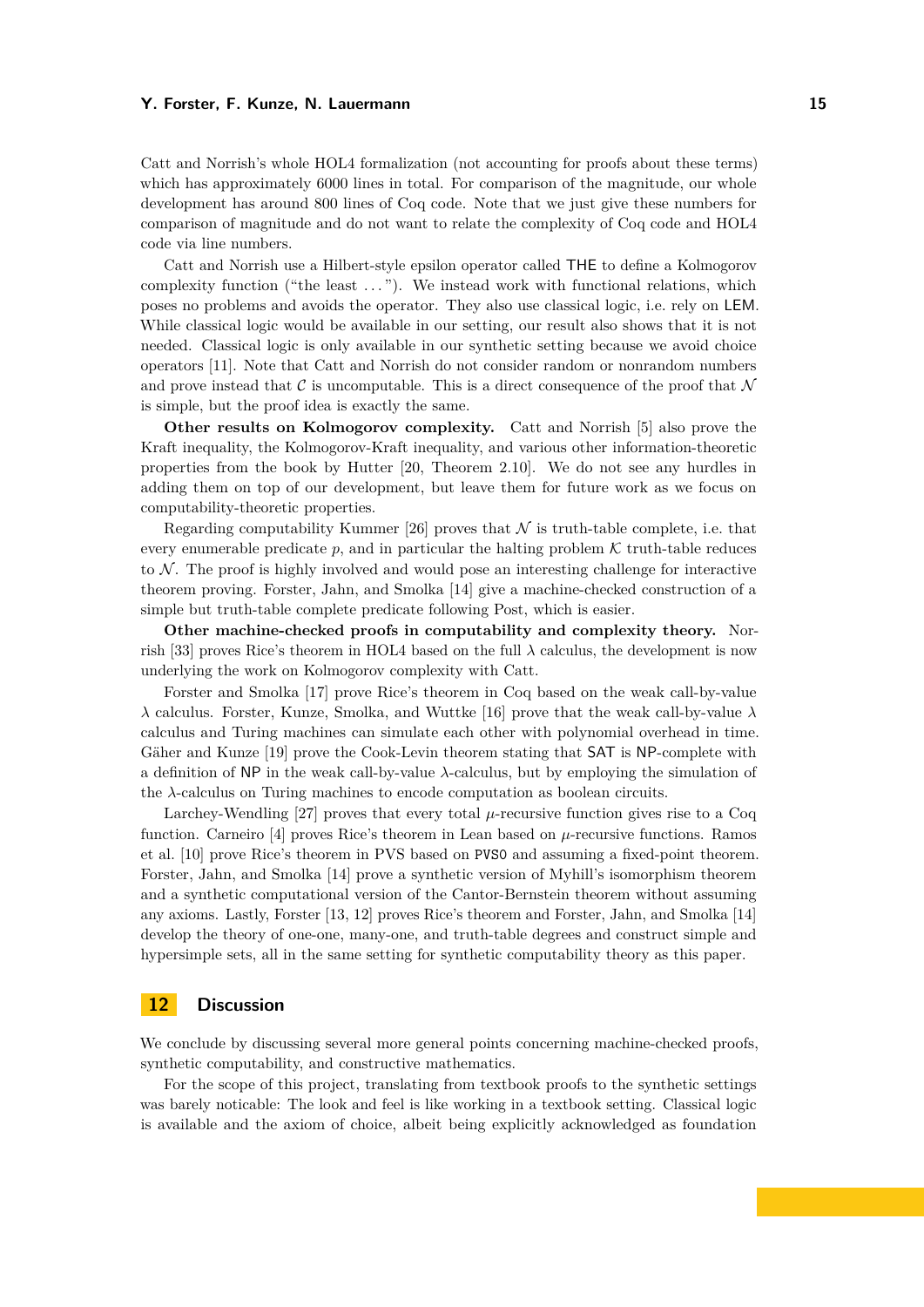e.g. by Rogers [41], does not play any practical role. Instead of using choice operators to obtain functions one can work with the – often anyways more convenient – (classically) total functional relation directly.

The original textbook proofs on Kolmogorov complexity are heavily classical. The first steps of the present paper were undertaken as part of the third author's Bachelor's thesis [29], and explicitly used the law of excluded middle. The agnosticism of constructive type theory and Coq w.r.t classical provided very helpful in this regard: Require Import Classical. turns Coq into a classical proof assistant and basic logical automation tactics like tauto use classical logic immediately.

In a second pass, also part of the mentioned Bachelor's thesis, the uses of LEM were analysed one by one and either circumvented by a constructivisation of the statement, or by a use of Markov's principle where no immediate constructivisation was possible. For instance, the usual definition "There exist members of every size." ( $\forall s.\exists n \geq s$ . pn) to define infinite sets has to be translated to the constructively weaker definition of infinity, "For every size, the subset of members of this size is not non-empty." ( $\forall n.\neg(\neg \exists n.\ n \geq s \land pn)$ ). Here, Coq serves as a true proof *assistant*: It helps in keeping track of details and assumptions and keeps its user honest by forcing them to apply classical axioms explicitly. Manually constructivising proofs on paper would be more time-intensive, as proofs have to be checked repeatedly on axiom usage to be sure.

In the case of Kolmogorov complexity, obtaining fully constructive proofs directly from textbook proofs seems unfeasible. Even obtaining proofs based solely on MP requires a great deal of experience with constructive proofs. Thus it is crucial that both Coq and our setting of synthetic computability are compatible with classical reasoning: First working up to LEM, then up to MP and only then re-working the proofs to not use MP turned out to be feasible.

Overall, our paper can be seen as a case study substantiating various points often found in papers on interactive theorem proving:

First, giving a machine-checked proof has benefits distinct from the question of correctness. The ITP forces users to think about the most concise and elegant ways to express definitions, statements, and proofs and to isolate the properties of structures necessary to prove the wanted results. In our case, we can isolate that the assumption of an optimal description function suffices to prove the existince of a simple predicate, no other properties of the description function or the subsequent definition of Kolmogorov complexity are needed.

Secondly, thinking about constructive proofs has benefits distinct from the question which axioms are necessary for a result. Constructive logic enforces direct arguments, thus making presentations easier to follow, and makes proofs by contradiction explicit already in theorem statements, thus making presentations more transparent.

Thirdly, having the *possibility* to assume classical axioms is vital. Nowadays, few (if any) constructive mathematicians outright reject axioms like the law of excluded middle, but rather emphasise the benefits for presentations on the one hand, and on the other hand the academic curiosity motivating the analysis of which assumptions constitute the minimal set of assumptions necessary for any given theorem. The circumstance that our setting of synthetic computability theory allows classical axioms, in contrast to previous approaches forming an anti-classical endeavour, was crucial for the present paper, which as already mentioned started out as a Bachelor's thesis project: Due to the pioneering work by Catt and Norrish it was clear that a machine-checked proof based on classical axioms is in reach, the first task was just to translate it to the simpler setting of synthetic computability theory. Probably, we would not have dared posing a simultaneous constructivisation and translation to the synthetic setting for a thesis project on Bachelor's level.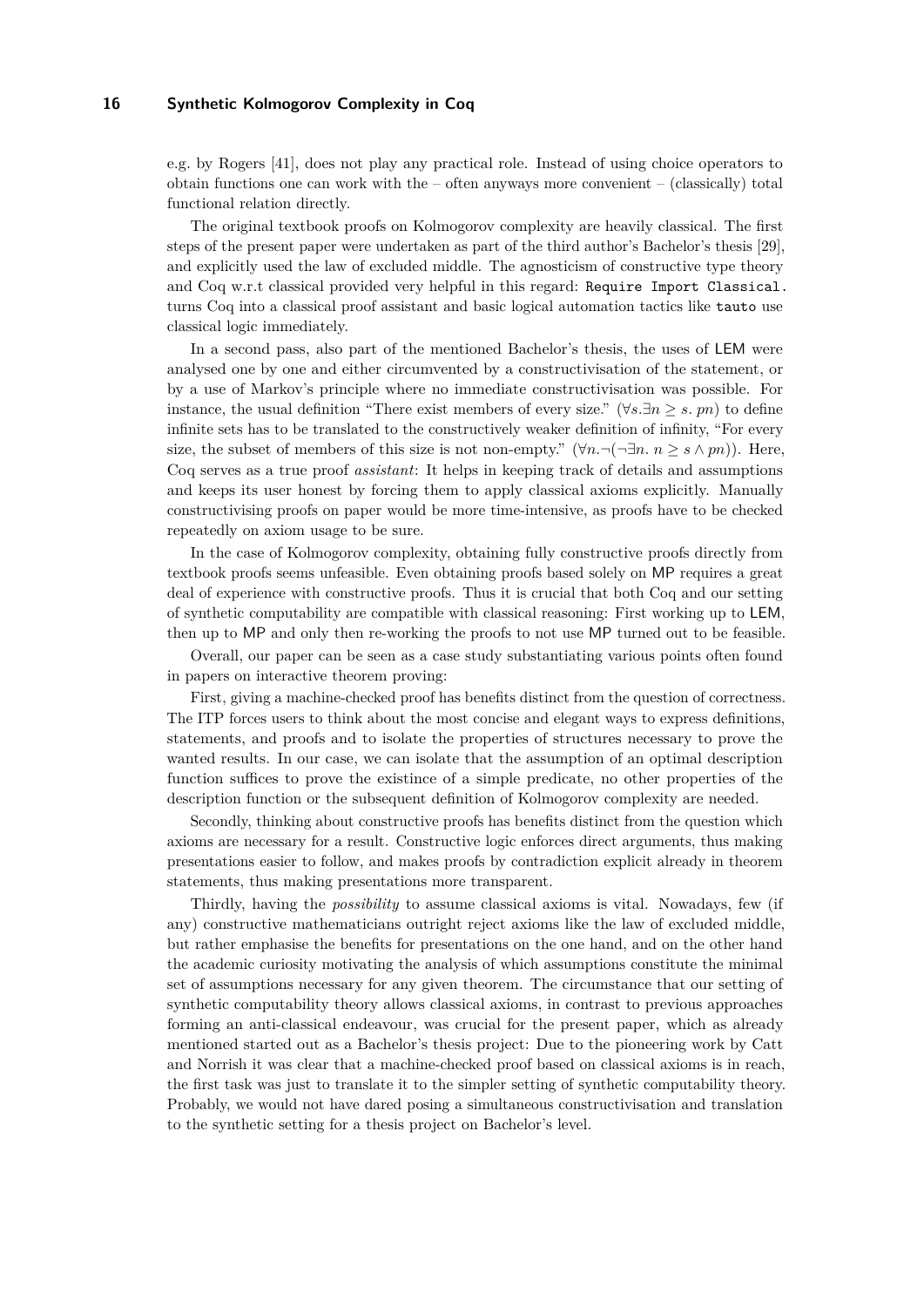### **References**

- **1** Andrej Bauer. First steps in synthetic computability theory. *Electronic Notes in Theoretical Computer Science*, 155:5–31, 2006. [doi:10.1016/j.entcs.2005.11.049](https://doi.org/10.1016/j.entcs.2005.11.049).
- **2** Andrej Bauer. On fixed-point theorems in synthetic computability. *Tbilisi Mathematical Journal*, 10(3):167–181, 2017. [doi:10.1515/tmj-2017-0107](https://doi.org/10.1515/tmj-2017-0107).
- **3** Douglas Bridges and Fred Richman. *Varieties of constructive mathematics*, volume 97. Cambridge University Press, 1987. [doi:10.1017/CBO9780511565663](https://doi.org/10.1017/CBO9780511565663).
- **4** Mario Carneiro. Formalizing Computability Theory via Partial Recursive Functions. In John Harrison, John O'Leary, and Andrew Tolmach, editors, *10th International Conference on Interactive Theorem Proving (ITP 2019)*, volume 141 of *Leibniz International Proceedings in Informatics (LIPIcs)*, pages 12:1–12:17, Dagstuhl, Germany, 2019. Schloss Dagstuhl–Leibniz-Zentrum fuer Informatik. URL: <http://drops.dagstuhl.de/opus/volltexte/2019/11067>, [doi:10.4230/LIPIcs.ITP.2019.12](https://doi.org/10.4230/LIPIcs.ITP.2019.12).
- **5** Elliot Catt and Michael Norrish. On the formalisation of Kolmogorov complexity. In *Proceedings of the 10th ACM SIGPLAN International Conference on Certified Programs and Proofs*. ACM, January 2021. [doi:10.1145/3437992.3439921](https://doi.org/10.1145/3437992.3439921).
- **6** Gregory J. Chaitin. On the simplicity and speed of programs for computing infinite sets of natural numbers. *Journal of the ACM*, 16(3):407–422, July 1969. [doi:10.1145/321526.321530](https://doi.org/10.1145/321526.321530).
- **7** Thierry Coquand and Gérard P Huet. The calculus of constructions. *Information and Computation*, 76(2/3):95–120, 1988. [doi:10.1016/0890-5401\(88\)90005-3](https://doi.org/10.1016/0890-5401(88)90005-3).
- **8** Andrej Dudenhefner. Constructive many-one reduction from the halting problem to semiunification. 2021.
- **9** Andrej Dudenhefner. The undecidability of system f typability and type checking for reductionists. 2021.
- **10** Thiago Mendonça Ferreira Ramos, Ariane Alves Almeida, and Mauricio Ayala-Rincón. Formalization of rice's theorem over a functional language model. Technical report, 2020. URL: <https://www.mat.unb.br/~ayala/RiceThFormalization.pdf>.
- **11** Yannick Forster. Church's Thesis and Related Axioms in Coq's Type Theory. In Christel Baier and Jean Goubault-Larrecq, editors, *29th EACSL Annual Conference on Computer Science Logic (CSL 2021)*, volume 183 of *Leibniz International Proceedings in Informatics (LIPIcs)*, pages 21:1–21:19, Dagstuhl, Germany, 2021. Schloss Dagstuhl–Leibniz-Zentrum für Informatik. URL: <https://drops.dagstuhl.de/opus/volltexte/2021/13455>, [doi:10.4230/](https://doi.org/10.4230/LIPIcs.CSL.2021.21) [LIPIcs.CSL.2021.21](https://doi.org/10.4230/LIPIcs.CSL.2021.21).
- **12** Yannick Forster. *Computability in Constructive Type Theory*. PhD thesis, Saarland University, 2021. URL: <https://ps.uni-saarland.de/~forster/thesis>.
- **13** Yannick Forster. Parametric church's thesis: Synthetic computability without choice. In Sergei N. Artëmov and Anil Nerode, editors, *Logical Foundations of Computer Science - International Symposium, LFCS 2022, Deerfield Beach, FL, USA, January 10-13, 2022, Proceedings*, volume 13137 of *Lecture Notes in Computer Science*, pages 70–89. Springer, 2022. [doi:10.1007/978-3-030-93100-1\\\_6](https://doi.org/10.1007/978-3-030-93100-1_6).
- **14** Yannick Forster, Felix Jahn, and Gert Smolka. A Constructive and Synthetic Theory of Reducibility: Myhill's Isomorphism Theorem and Post's Problem for Many-one and Truthtable Reducibility in Coq (Full Version). preprint, February 2022. URL: [https://hal.inria.](https://hal.inria.fr/hal-03580081) [fr/hal-03580081](https://hal.inria.fr/hal-03580081).
- **15** Yannick Forster, Dominik Kirst, and Gert Smolka. On synthetic undecidability in Coq, with an application to the entscheidungsproblem. In *Proceedings of the 8th ACM SIGPLAN International Conference on Certified Programs and Proofs - CPP 2019*. ACM Press, 2019. [doi:10.1145/3293880.3294091](https://doi.org/10.1145/3293880.3294091).
- **16** Yannick Forster, Fabian Kunze, Gert Smolka, and Maximilian Wuttke. A mechanised proof of the time invariance thesis for the weak call-by-value *λ*-calculus. 193(29), 2021.
- **17** Yannick Forster and Gert Smolka. Weak call-by-value lambda calculus as a model of computation in Coq. In Mauricio Ayala-Rincón and César A. Muñoz, editors, *Interactive Theorem*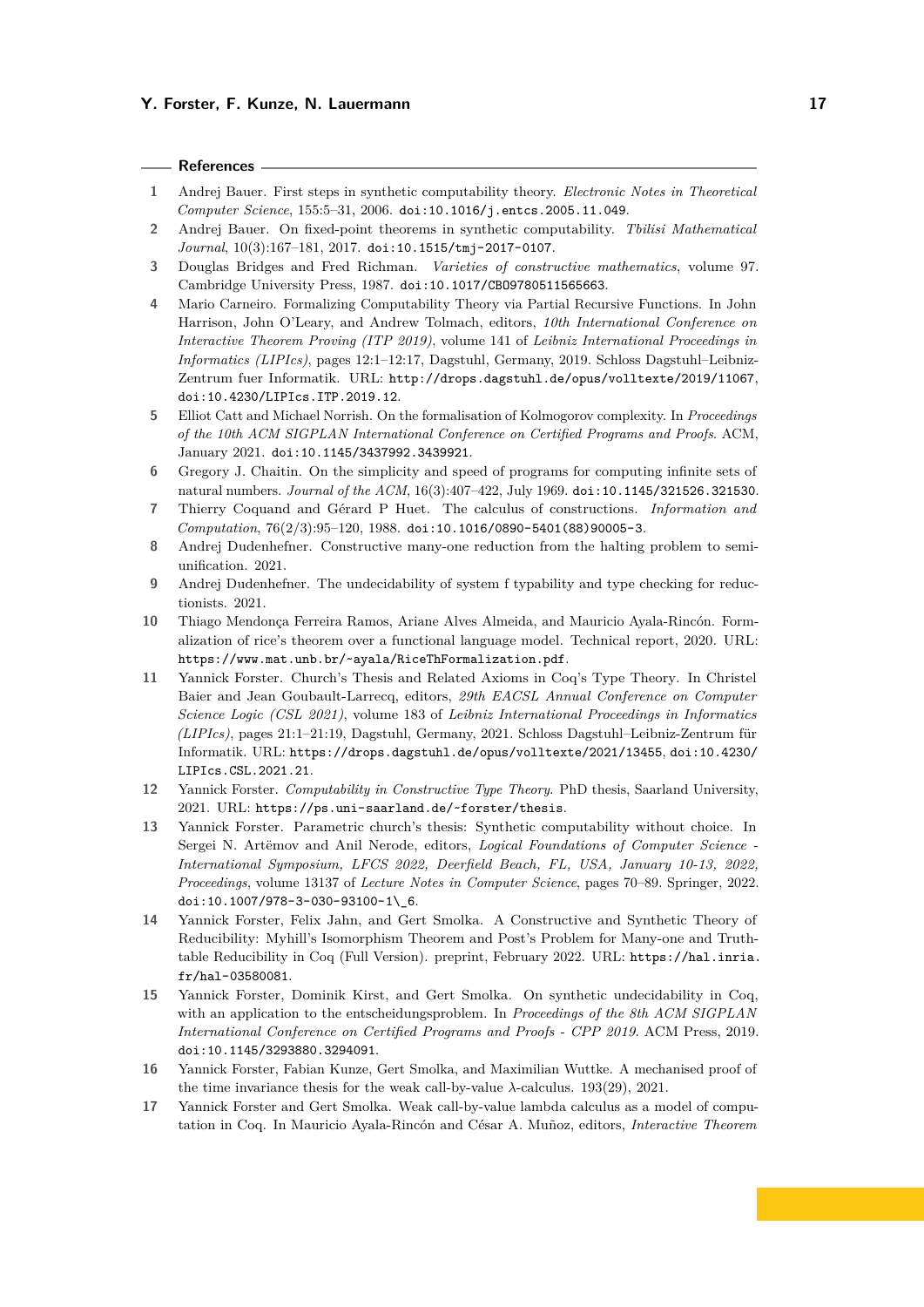*Proving - 8th International Conference, ITP 2017, Brasília, Brazil, September 26-29, 2017, Proceedings*, volume 10499 of *Lecture Notes in Computer Science*, pages 189–206. Springer, 2017. [doi:10.1007/978-3-319-66107-0\\\_13](https://doi.org/10.1007/978-3-319-66107-0_13).

- **18** R. M. Friedberg. Two recursively enumerable sets of incomparable degrees of unsovlability (solution of post's problem, 1944. *Proceedings of the National Academy of Sciences*, 43(2):236– 238, February 1957. [doi:10.1073/pnas.43.2.236](https://doi.org/10.1073/pnas.43.2.236).
- **19** Lennard Gäher and Fabian Kunze. Mechanising complexity theory: The cook-levin theorem in Coq. Schloss Dagstuhl - Leibniz-Zentrum für Informatik, 2021. URL: [https://drops.](https://drops.dagstuhl.de/opus/volltexte/2021/13915/) [dagstuhl.de/opus/volltexte/2021/13915/](https://drops.dagstuhl.de/opus/volltexte/2021/13915/), [doi:10.4230/LIPICS.ITP.2021.20](https://doi.org/10.4230/LIPICS.ITP.2021.20).
- **20** Marcus Hutter. *Universal Artificial Intellegence*. Springer Berlin Heidelberg, 2005. [doi:](https://doi.org/10.1007/b138233) [10.1007/b138233](https://doi.org/10.1007/b138233).
- **21** Dominik Kirst and Dominique Larchey-Wendling. Trakhtenbrot's theorem in Coq. In *Automated Reasoning*, pages 79–96. Springer International Publishing, 2020. [doi:10.1007/](https://doi.org/10.1007/978-3-030-51054-1_5) [978-3-030-51054-1\\_5](https://doi.org/10.1007/978-3-030-51054-1_5).
- **22** Steven C. Kleene and Emil L. Post. The upper semi-lattice of degrees of recursive unsolvability. *The Annals of Mathematics*, 59(3):379, May 1954. [doi:10.2307/1969708](https://doi.org/10.2307/1969708).
- **23** John R. Kline. The April meeting in New York. *Bulletin of the American Mathematical Society*, 54(7):622–648, July 1948. [doi:10.1090/s0002-9904-1948-09030-9](https://doi.org/10.1090/s0002-9904-1948-09030-9).
- 24 Andrei N Kolmogorov. On tables of random numbers. *Sankhyā: The Indian Journal of Statistics, Series A*, pages 369–376, 1963. [doi:10.1016/S0304-3975\(98\)00075-9](https://doi.org/10.1016/S0304-3975(98)00075-9).
- **25** Andrei N. Kolmogorov. Three approaches to the quantitative definition of information. *Problems of information transmission*, 1(1):3–11, 1965.
- **26** Martin Kummer. On the complexity of random strings. In *Annual Symposium on Theoretical Aspects of Computer Science*, pages 25–36. Springer, 1996. [doi:10.1007/3-540-60922-9\\_3](https://doi.org/10.1007/3-540-60922-9_3).
- **27** Dominique Larchey-Wendling. Typing total recursive functions in Coq. In *International Conference on Interactive Theorem Proving*, pages 371–388. Springer, 2017. [doi:10.1007/](https://doi.org/10.1007/978-3-319-66107-0_24) [978-3-319-66107-0\\_24](https://doi.org/10.1007/978-3-319-66107-0_24).
- **28** Dominique Larchey-Wendling and Yannick Forster. Hilbert's tenth problem in Coq. 2019. URL: <http://drops.dagstuhl.de/opus/volltexte/2019/10534/>, [doi:10.4230/](https://doi.org/10.4230/LIPICS.FSCD.2019.27) [LIPICS.FSCD.2019.27](https://doi.org/10.4230/LIPICS.FSCD.2019.27).
- **29** Nils Lauermann. A formalization of Kolmogorov complexity in synthetic computability theory. Bachelor's thesis, Saarland University, 2021. URL: [https://ps.uni-saarland.de/](https://ps.uni-saarland.de/~lauermann/bachelor.php) [~lauermann/bachelor.php](https://ps.uni-saarland.de/~lauermann/bachelor.php).
- **30** Ming Li and Paul Vitányi. *An Introduction to Kolmogorov Complexity and Its Applications*. Springer New York, 2008. [doi:10.1007/978-0-387-49820-1](https://doi.org/10.1007/978-0-387-49820-1).
- **31** Albert Abramovich Muchnik. On strong and weak reducibility of algorithmic problems. *Sibirskii Matematicheskii Zhurnal*, 4(6):1328–1341, 1963.
- **32** John Myhill. Creative sets. 1957. [doi:10.1002/malq.19550010205](https://doi.org/10.1002/malq.19550010205).
- **33** Michael Norrish. Mechanised computability theory. In *ITP 2011*, volume 6898 of *LNCS*, pages 297–311. Springer, 2011. [doi:10.1007/978-3-642-22863-6\\_22](https://doi.org/10.1007/978-3-642-22863-6_22).
- **34** Piergiorgio Odifreddi. *Classical recursion theory: The theory of functions and sets of natural numbers*. Elsevier, 1992.
- **35** Christine Paulin-Mohring. Inductive definitions in the system Coq rules and properties. In *International Conference on Typed Lambda Calculi and Applications*, pages 328–345. Springer, 1993. [doi:10.1007/BFb0037116](https://doi.org/10.1007/BFb0037116).
- **36** Christine Paulin-Mohring. Introduction to the Calculus of Inductive Constructions, January 2015. URL: <https://hal.inria.fr/hal-01094195>.
- **37** Emil L. Post. Recursively enumerable sets of positive integers and their decision problems. *bulletin of the American Mathematical Society*, 50(5):284–316, 1944. [doi:10.1090/](https://doi.org/10.1090/S0002-9904-1944-08111-1) [S0002-9904-1944-08111-1](https://doi.org/10.1090/S0002-9904-1944-08111-1).
- **38** Emil L. Post. Degrees of recursive unsolvability preliminary report. In *Bulletin of the American Mathematical Society* [23], pages 641–642. [doi:10.1090/s0002-9904-1948-09030-9](https://doi.org/10.1090/s0002-9904-1948-09030-9).